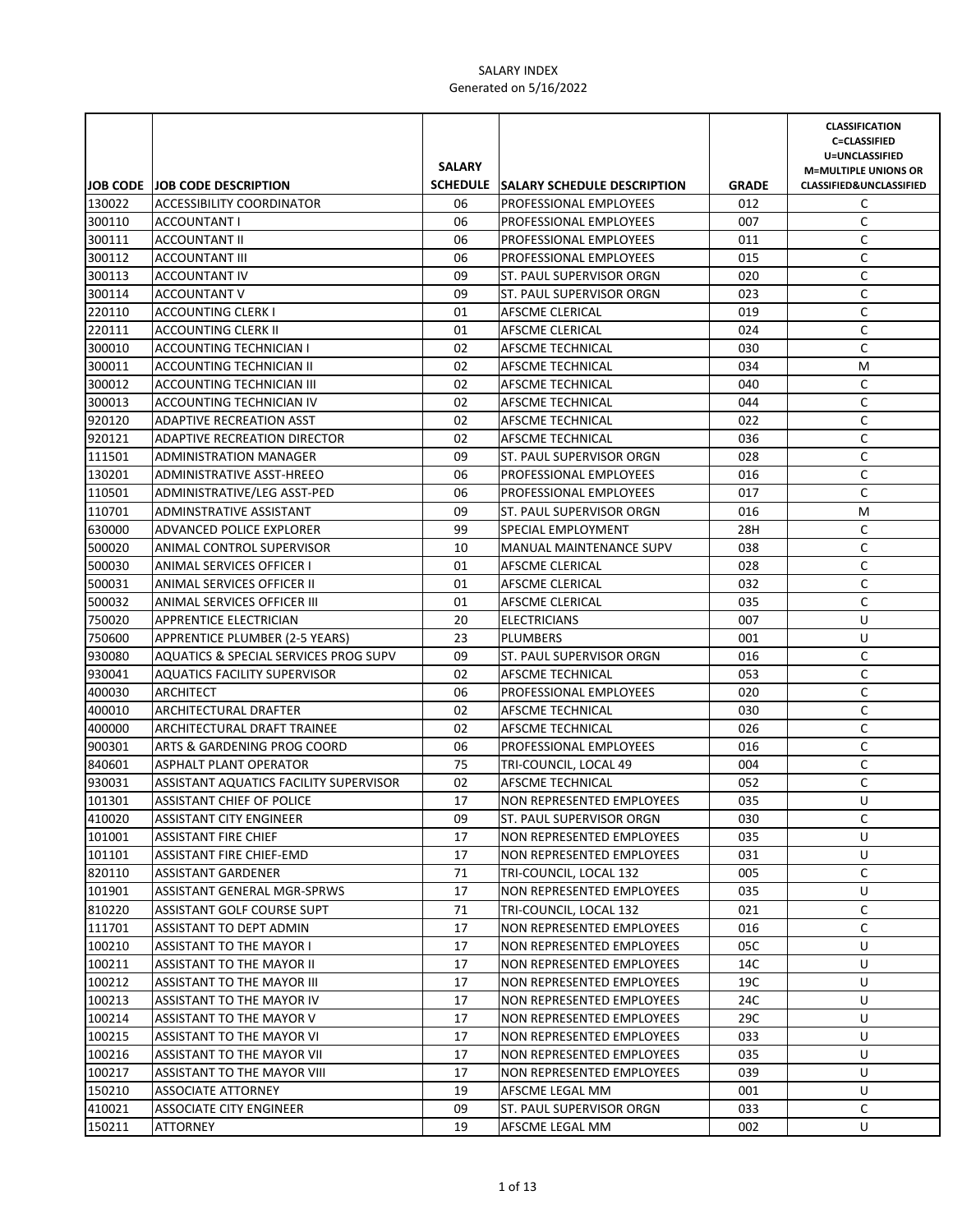|                  |                                                                       | <b>SALARY</b> |                                                              |                     | <b>CLASSIFICATION</b><br><b>C=CLASSIFIED</b><br>U=UNCLASSIFIED<br><b>M=MULTIPLE UNIONS OR</b> |
|------------------|-----------------------------------------------------------------------|---------------|--------------------------------------------------------------|---------------------|-----------------------------------------------------------------------------------------------|
| 220311           | JOB CODE JOB CODE DESCRIPTION                                         | 81            | SCHEDULE SALARY SCHEDULE DESCRIPTION<br><b>CCEA CLERICAL</b> | <b>GRADE</b><br>33C | <b>CLASSIFIED&amp;UNCLASSIFIED</b><br>C                                                       |
|                  | <b>BENEFITS SPECIALIST</b>                                            |               |                                                              |                     |                                                                                               |
| 220310           | BENEFITS SYSTEMS SUPP SPEC                                            | 81            | <b>CCEA CLERICAL</b>                                         | 27C                 | C                                                                                             |
| 750421           | BLDG INSP-CARP/PLAST/LATH                                             | 21            | <b>CARPENTERS</b>                                            | 006                 | U                                                                                             |
| 810501           | <b>BLDG MAINT SUPV-PKS &amp; REC</b>                                  | 10            | <b>MANUAL MAINTENANCE SUPV</b>                               | 046                 | C                                                                                             |
| 750510<br>840420 | <b>BRICKLAYER</b><br><b>BRIDGE CREW LEADER</b>                        | 29            | <b>BRICKLAYERS</b>                                           | 001                 | U                                                                                             |
|                  |                                                                       | 71<br>10      | TRI-COUNCIL, LOCAL 132                                       | 023                 | C<br>C                                                                                        |
| 840430<br>840431 | <b>BRIDGE MAINTENANCE SUPV I</b><br><b>BRIDGE MAINTENANCE SUPV II</b> | 10            | MANUAL MAINTENANCE SUPV<br><b>MANUAL MAINTENANCE SUPV</b>    | 038<br>041          | C                                                                                             |
| 840410           | <b>BRIDGE MAINTENANCE WORKER</b>                                      | 71            | TRI-COUNCIL, LOCAL 132                                       | 014                 | C                                                                                             |
| 320011           | <b>BUDGET ANALYST</b>                                                 | 83            | <b>CCEA PROFESSIONAL</b>                                     | 13R                 | C                                                                                             |
| 320010           | <b>BUDGET SPECIALIST</b>                                              | 83            | <b>CCEA PROFESSIONAL</b>                                     | 07R                 | C                                                                                             |
| 320030           | <b>BUDGET MANAGER</b>                                                 | 17            | NON REPRESENTED EMPLOYEES                                    | 028                 | C                                                                                             |
| 810630           | <b>BUILDING &amp; FACILITY SUPV</b>                                   | 09            | ST. PAUL SUPERVISOR ORGN                                     | 012                 | $\mathsf C$                                                                                   |
| 750420           | <b>BUILDING INSPECTOR</b>                                             | 21            | CARPENTERS                                                   | 006                 | U                                                                                             |
| 811201           | <b>BUILDING MAINTENANCE ENG</b>                                       | 12            | <b>OPERATING ENGINEERS</b>                                   | 20U                 | C                                                                                             |
| 811301           | <b>BUILDING MAINT SUPV-FIRE</b>                                       | 10            | <b>MANUAL MAINTENANCE SUPV</b>                               | 043                 | C                                                                                             |
| 810720           | <b>BUILDING MAINT SUPV-LIB</b>                                        | 10            | <b>MANUAL MAINTENANCE SUPV</b>                               | 041                 | C                                                                                             |
| 810820           | <b>BUILDING MAINT SUPV-POLICE</b>                                     | 10            | <b>MANUAL MAINTENANCE SUPV</b>                               | 043                 | C                                                                                             |
| 111801           | <b>BUILDING OFFICIAL</b>                                              | 09            | ST. PAUL SUPERVISOR ORGN                                     | 026                 | C                                                                                             |
| 220920           | BUILDING PERMIT CLERK~S~                                              | 01            | <b>AFSCME CLERICAL</b>                                       | 031                 | C                                                                                             |
| 130120           | <b>BUSINESS ASSISTANCE PROG SUPV</b>                                  | 09            | ST. PAUL SUPERVISOR ORGN                                     | 013                 | C                                                                                             |
| 130110           | <b>BUSINESS ASSISTANCE SPEC</b>                                       | 06            | PROFESSIONAL EMPLOYEES                                       | 008                 | C                                                                                             |
| 410120           | <b>BUSINESS DIV MGR-SPRWS</b>                                         | 09            | ST. PAUL SUPERVISOR ORGN                                     | 030                 | C                                                                                             |
| 160120           | <b>BUSINESS IMPROVEMENT SUPERVISOR</b>                                | 09            | ST. PAUL SUPERVISOR ORGN                                     | 020                 | C                                                                                             |
| 360301           | <b>BUSINESS OUTREACH COORDINATOR</b>                                  | 06            | <b>PROFESSIONAL EMPLOYEES</b>                                | 026                 | C                                                                                             |
| 340010           | <b>BUYER I</b>                                                        | 06            | PROFESSIONAL EMPLOYEES                                       | 005                 | C                                                                                             |
| 340011           | <b>BUYER II</b>                                                       | 06            | PROFESSIONAL EMPLOYEES                                       | 009                 | C                                                                                             |
| 340012           | <b>BUYER III</b>                                                      | 06            | <b>PROFESSIONAL EMPLOYEES</b>                                | 013                 | C                                                                                             |
| 340013           | <b>BUYER IV</b>                                                       | 06            | PROFESSIONAL EMPLOYEES                                       | 016                 | $\mathsf C$                                                                                   |
| 750410           | <b>CARPENTER</b>                                                      | 21            | CARPENTERS                                                   | 001                 | U                                                                                             |
| 750301           | <b>CEMENT FINISHER</b>                                                | 31            | <b>CEMENT MASONS</b>                                         | 001                 | U                                                                                             |
| 830531           | CHEMICAL FEED SYSTEM REPAIRER                                         | 12            | <b>OPERATING ENGINEERS</b>                                   | 11U                 | C                                                                                             |
| 410130           | <b>CHIEF ENGINEER-SPRWS</b>                                           | 09            | ST. PAUL SUPERVISOR ORGN                                     | 033                 | C                                                                                             |
| 106301           | <b>CHIEF OF POLICE</b>                                                | 17            | NON REPRESENTED EMPLOYEES                                    | 039                 | U                                                                                             |
| 430020           | <b>CHIEF SURVEYOR</b>                                                 | 09            | ST. PAUL SUPERVISOR ORGN                                     | 021                 | С                                                                                             |
| 920310           | CHILD CARE ENRICHMENT INST                                            | 06            | PROFESSIONAL EMPLOYEES                                       | 001                 | C                                                                                             |
| 920320           | CHILD CARE PROGRAM COORD                                              | 06            | <b>PROFESSIONAL EMPLOYEES</b>                                | 003                 | С                                                                                             |
| 950030           | CIRCULATION COORDINATOR ~S~                                           | 09            | ST. PAUL SUPERVISOR ORGN                                     | 010                 | C                                                                                             |
| 106401           | <b>CITY ATTORNEY</b>                                                  | 17            | NON REPRESENTED EMPLOYEES                                    | 039                 | U                                                                                             |
| 111101           | <b>CITY CLERK</b>                                                     | 17            | NON REPRESENTED EMPLOYEES                                    | 22C                 | U                                                                                             |
| 200010           | CITY COUNCIL ASST-HOURLY                                              | 99            | SPECIAL EMPLOYMENT                                           | 002                 | C                                                                                             |
| 111201           | CITY CNCL CHF BUDGET ANALYST                                          | 17            | NON REPRESENTED EMPLOYEES                                    | 025                 | U                                                                                             |
| 200122           | CITY COUNCIL EXECUTIVE ASST I                                         | 01            | AFSCME CLERICAL                                              | 031                 | C                                                                                             |
| 410022           | <b>CITY ENGINEER</b>                                                  | 17            | NON REPRESENTED EMPLOYEES                                    | 035                 | U                                                                                             |
| 720020           | <b>CITY PLANNER</b>                                                   | 06            | PROFESSIONAL EMPLOYEES                                       | 010                 | С                                                                                             |
| 720030           | CITY PLANNING ADMINISTRATOR                                           | 09            | ST. PAUL SUPERVISOR ORGN                                     | 027                 | С                                                                                             |
| 720011           | CITY PLANNING TECH                                                    | 02            | AFSCME TECHNICAL                                             | 029                 | C                                                                                             |
| 410010           | <b>CIVIL ENGINEER I</b>                                               | 06            | PROFESSIONAL EMPLOYEES                                       | 011                 | C                                                                                             |
| 410110           | CIVIL ENGINEER I-SPRWS                                                | 06            | PROFESSIONAL EMPLOYEES                                       | 011                 | C                                                                                             |
| 410011           | <b>CIVIL ENGINEER II</b>                                              | 06            | PROFESSIONAL EMPLOYEES                                       | 015                 | C                                                                                             |
| 410111           | CIVIL ENGINEER II-SPRWS                                               | 06            | PROFESSIONAL EMPLOYEES                                       | 015                 | C                                                                                             |
| 410012           | CIVIL ENGINEER III                                                    | 06            | PROFESSIONAL EMPLOYEES                                       | 020                 | C                                                                                             |
|                  |                                                                       |               |                                                              |                     |                                                                                               |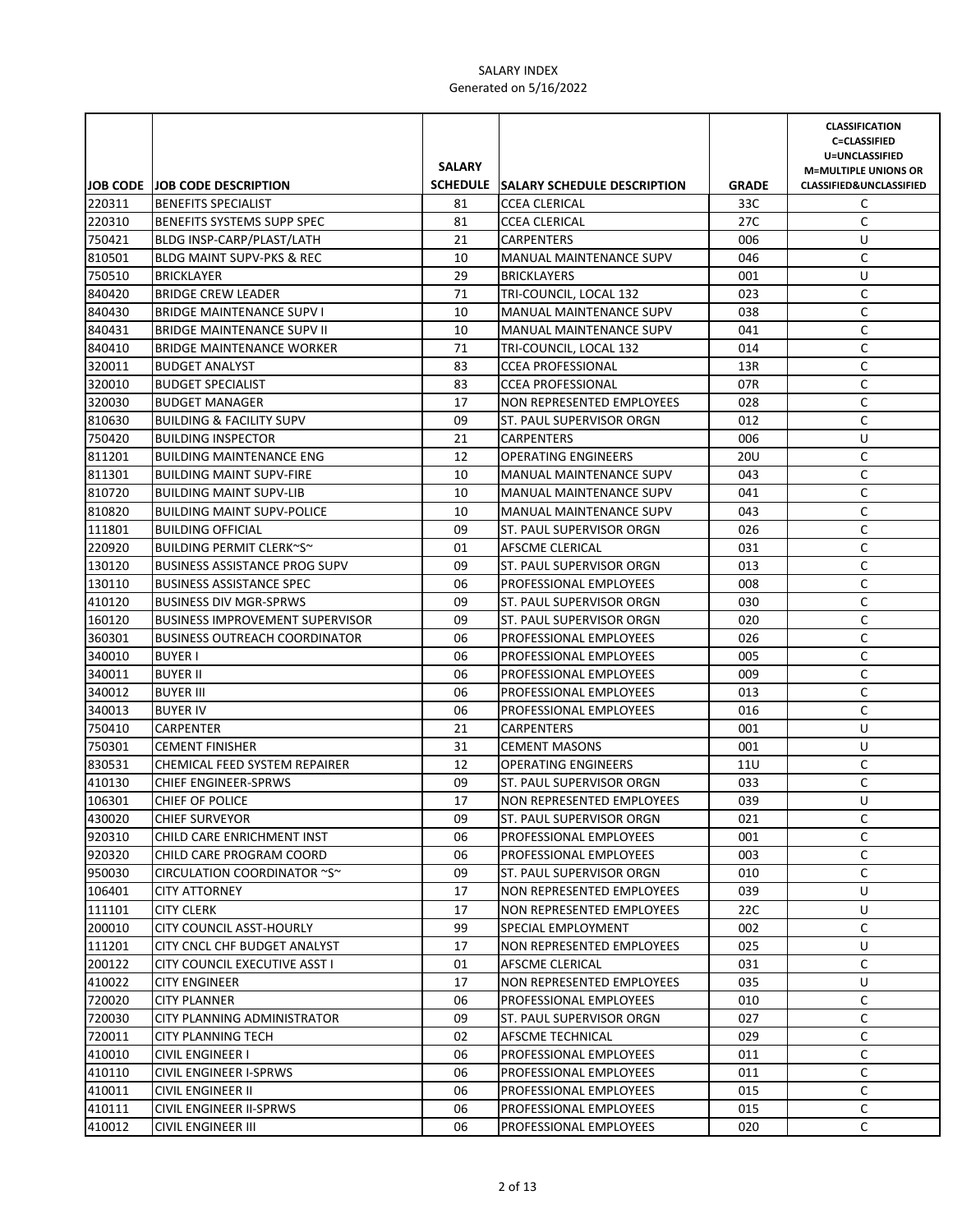|                  |                                                                       | <b>SALARY</b> |                                                |              | <b>CLASSIFICATION</b><br><b>C=CLASSIFIED</b><br>U=UNCLASSIFIED<br><b>M=MULTIPLE UNIONS OR</b> |
|------------------|-----------------------------------------------------------------------|---------------|------------------------------------------------|--------------|-----------------------------------------------------------------------------------------------|
|                  | JOB CODE JOB CODE DESCRIPTION                                         |               | SCHEDULE SALARY SCHEDULE DESCRIPTION           | <b>GRADE</b> | <b>CLASSIFIED&amp;UNCLASSIFIED</b>                                                            |
| 410112           | CIVIL ENGINEER III-SPRWS                                              | 06            | <b>PROFESSIONAL EMPLOYEES</b>                  | 020          | C                                                                                             |
| 410013           | <b>CIVIL ENGINEER IV</b>                                              | 09            | ST. PAUL SUPERVISOR ORGN                       | 025          | C                                                                                             |
| 410113           | CIVIL ENGINEER IV-SPRWS                                               | 09            | ST. PAUL SUPERVISOR ORGN                       | 025          | C                                                                                             |
| 120620           | <b>CLAIMS MANAGER</b>                                                 | 17            | <b>NON REPRESENTED EMPLOYEES</b>               | 026          | C                                                                                             |
| 200100           | <b>CLERICAL TRAINEE</b>                                               | 01            | AFSCME CLERICAL                                | 007          | C                                                                                             |
| 700030           | <b>CODE ENFORCEMENT SUPERVISOR</b>                                    | 09            | <b>ST. PAUL SUPERVISOR ORGN</b>                | 020          | C                                                                                             |
| 630040           | <b>COMMANDER</b>                                                      | 04            | POLICE FEDERATION                              | 044          | C                                                                                             |
| 850000           | <b>COMMUNICATION EQUIPMENT INSTALLER</b>                              | 05            | <b>MACHINISTS</b>                              | 16U          | C                                                                                             |
| 850011           | <b>COMMUNICATION EQUIPMENT TECH</b>                                   | 02            | AFSCME TECHNICAL                               | 037          | C                                                                                             |
| 850031           | COMMUNICATION SERVICES & MAINT SUPV                                   | 09            | ST. PAUL SUPERVISOR ORGN                       | 016          | C                                                                                             |
| 850010           | <b>COMMUNICATION TECHNICIAN</b>                                       | 02            | AFSCME TECHNICAL                               | 036          | C                                                                                             |
| 850001           | COMMUNICATION TECHNICIAN TRAINEE                                      | 02            | AFSCME TECHNICAL                               | 029          | $\mathsf C$                                                                                   |
| 850140           | COMMUNICATIONS & DIGITAL MEDIA MGR                                    | 09            | ST. PAUL SUPERVISOR ORGN                       | 024          | $\mathsf C$                                                                                   |
| 950420           | COMMUNITY & DIGITAL SERV MGR                                          | 09            | ST. PAUL SUPERVISOR ORGN                       | 018          | $\mathsf C$                                                                                   |
| 630003           | COMMUNITY ENGAGEMENT CADET                                            | 01            | AFSCME CLERICAL                                | 016          | C                                                                                             |
| 160060           | COMMUNITY ENGAGEMENT SPECIALIST                                       | 06            | PROFESSIONAL EMPLOYEES                         | 011          | C                                                                                             |
| 630002           | <b>COMMUNITY LIAISON OFFICER</b>                                      | 02            | AFSCME TECHNICAL                               | 023          | C                                                                                             |
| 920130           | <b>COMMUNITY RECREATION COORD</b>                                     | 02            | AFSCME TECHNICAL                               | 038          | C                                                                                             |
| 920112           | <b>COMMUNITY RECREATION DIR</b>                                       | 02            | AFSCME TECHNICAL                               | 036          | C                                                                                             |
| 920110           | <b>COMMUNITY RECREATION LEADER</b>                                    | 02            | AFSCME TECHNICAL                               | 10R          | C                                                                                             |
| 920111           | <b>COMMUNITY RECREATION SPEC</b>                                      | 02            | AFSCME TECHNICAL                               | 030          | C                                                                                             |
| 920201           | <b>COMMUNITY YOUTH WORKER</b>                                         | 02            | AFSCME TECHNICAL                               | 022          | C                                                                                             |
| 120801           | <b>COMPENSATION ANALYST</b>                                           | 17            | <b>NON REPRESENTED EMPLOYEES</b>               | 017          | C                                                                                             |
| 130111           | <b>COMPLIANCE SPECIALIST</b>                                          | 06            | <b>PROFESSIONAL EMPLOYEES</b>                  | 008          | C                                                                                             |
| 130112           | <b>COMPLIANCE COORDINATOR</b>                                         | 06            | <b>PROFESSIONAL EMPLOYEES</b>                  | 012          | C                                                                                             |
| 400230           | <b>CONSTRUCTION COORDINATOR</b>                                       | 06            | PROFESSIONAL EMPLOYEES                         | 018          | C                                                                                             |
| 130130           | <b>CONTRACT COMPLIANCE MANAGER</b><br><b>CONTRACT COMP SUPERVISOR</b> | 09<br>09      | ST. PAUL SUPERVISOR ORGN                       | 020          | C<br>$\mathsf C$                                                                              |
| 130030           |                                                                       | 37            | ST. PAUL SUPERVISOR ORGN                       | 018          | U                                                                                             |
| 100401<br>630401 | <b>COUNCILMEMBER</b><br>CRIME PREVENTION COORDINATOR                  | 06            | ELECTED OFFICIALS MM<br>PROFESSIONAL EMPLOYEES | 01U<br>011   | C                                                                                             |
| 520010           |                                                                       | 06            | PROFESSIONAL EMPLOYEES                         | 009          | $\mathsf C$                                                                                   |
| 520011           | CRIMINALIST I<br><b>CRIMINALIST II</b>                                | 06            | PROFESSIONAL EMPLOYEES                         | 015          | C                                                                                             |
| 950501           | <b>CULTURAL LIAISON</b>                                               | 02            | <b>AFSCME TECHNICAL</b>                        | 028          | C                                                                                             |
| 810610           | <b>CUSTODIAN I</b>                                                    | 12            | <b>OPERATING ENGINEERS</b>                     | 13M          | C                                                                                             |
| 810611           | <b>CUSTODIAN II</b>                                                   | 12            | <b>OPERATING ENGINEERS</b>                     | 02U          | C                                                                                             |
| 810600           | <b>CUSTODIAN-ENGINEER TRAINEE</b>                                     | 12            | <b>OPERATING ENGINEERS</b>                     | 17U          | C                                                                                             |
| 810620           | <b>CUSTODIAN-ENGR I</b>                                               | 12            | <b>OPERATING ENGINEERS</b>                     | 03U          | C                                                                                             |
| 810621           | <b>CUSTODIAN-ENGR II</b>                                              | 12            | <b>OPERATING ENGINEERS</b>                     | 04U          | С                                                                                             |
| 810622           | <b>CUSTODIAN-ENGR III</b>                                             | 12            | <b>OPERATING ENGINEERS</b>                     | 05U          | C                                                                                             |
| 220510           | <b>CUSTOMER SERVICE REP</b>                                           | 01            | AFSCME CLERICAL                                | 025          | C                                                                                             |
| 220511           | <b>CUSTOMER SERVICE SENIOR REP</b>                                    | 01            | <b>AFSCME CLERICAL</b>                         | 033          | C                                                                                             |
| 221220           | DATA RELEASE COORDINATOR                                              | 09            | ST. PAUL SUPERVISOR ORGN                       | 010          | С                                                                                             |
| 221211           | DATA RELEASE SPECIALIST                                               | 02            | AFSCME TECHNICAL                               | 037          | С                                                                                             |
| 221201           | DATA RELEASE TECHNICIAN                                               | 02            | AFSCME TECHNICAL                               | 025          | С                                                                                             |
| 320210           | DEBT ADMINISTRATOR                                                    | 06            | PROFESSIONAL EMPLOYEES                         | 026          | C                                                                                             |
| 101302           | DEPUTY CHIEF OF POLICE                                                | 17            | NON REPRESENTED EMPLOYEES                      | 034          | U                                                                                             |
| 101401           | DEPUTY CITY ATTORNEY                                                  | 09            | ST. PAUL SUPERVISOR ORGN                       | 035          | U                                                                                             |
| 101701           | DEPUTY DIRECTOR-DSI                                                   | 17            | NON REPRESENTED EMPLOYEES                      | 28C          | U                                                                                             |
| 101501           | DEPUTY DIRECTOR-FIN SERV                                              | 17            | NON REPRESENTED EMPLOYEES                      | 031          | U                                                                                             |
| 100501           | DEPUTY DIRECTOR-HREEO                                                 | 17            | NON REPRESENTED EMPLOYEES                      | 28C          | U                                                                                             |
| 106501           | DEPUTY DIRECTOR-HUMAN RESOURCES                                       | 17            | NON REPRESENTED EMPLOYEES                      | 29C          | U                                                                                             |
| 101601           | DEPUTY DIRECTOR-LIBRARIES                                             | 17            | NON REPRESENTED EMPLOYEES                      | 28C          | U                                                                                             |
|                  |                                                                       |               |                                                |              |                                                                                               |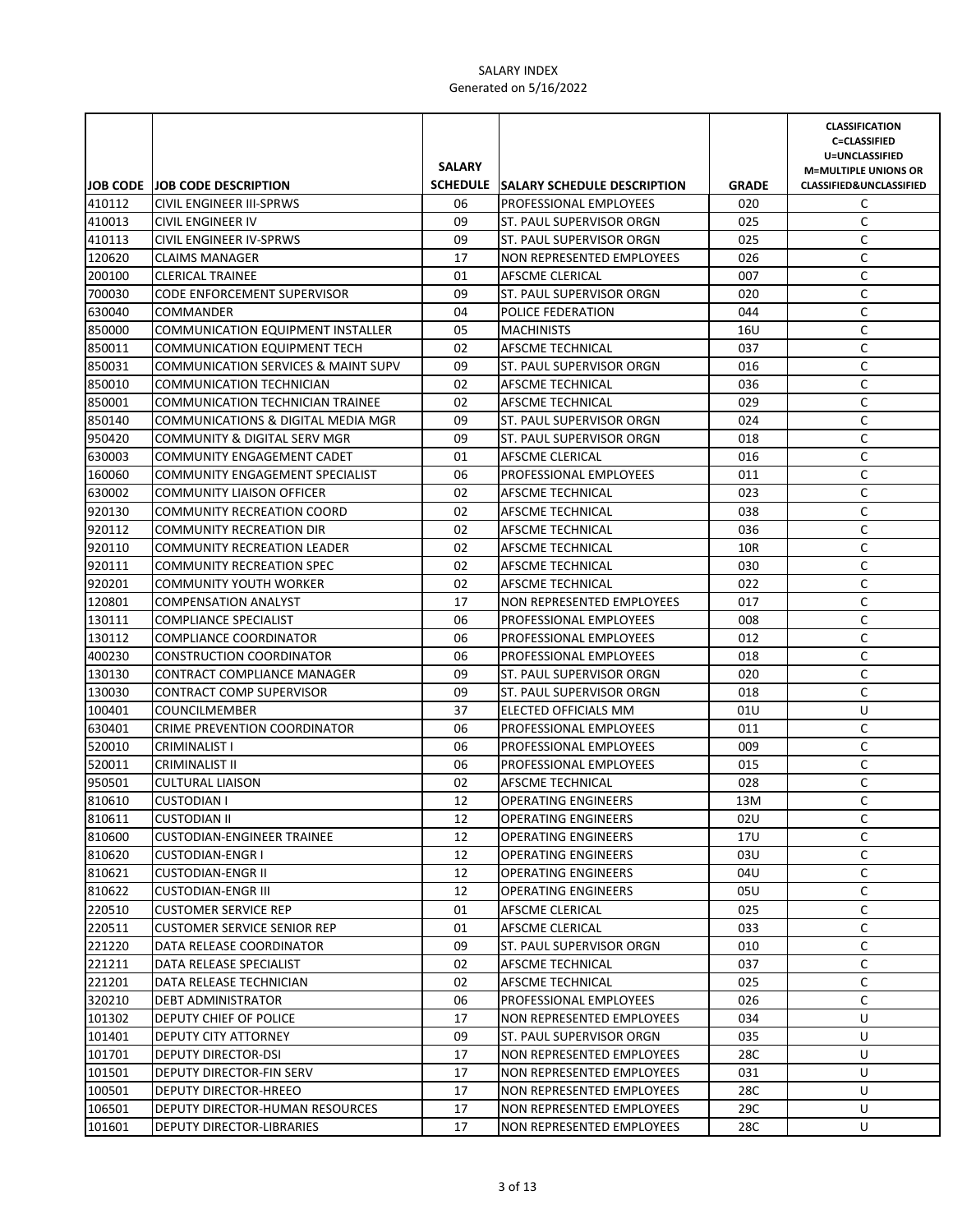|                  |                                                        |               |                                                    |              | <b>CLASSIFICATION</b><br><b>C=CLASSIFIED</b> |
|------------------|--------------------------------------------------------|---------------|----------------------------------------------------|--------------|----------------------------------------------|
|                  |                                                        |               |                                                    |              | U=UNCLASSIFIED                               |
|                  |                                                        | <b>SALARY</b> |                                                    |              | <b>M=MULTIPLE UNIONS OR</b>                  |
|                  | <b>JOB CODE JOB CODE DESCRIPTION</b>                   |               | SCHEDULE SALARY SCHEDULE DESCRIPTION               | <b>GRADE</b> | <b>CLASSIFIED&amp;UNCLASSIFIED</b>           |
| 100701           | DEPUTY DIRECTOR-LIEP                                   | 09            | ST. PAUL SUPERVISOR ORGN                           | 028          | C                                            |
| 101801           | DEPUTY DIRECTOR-OTC                                    | 09            | ST. PAUL SUPERVISOR ORGN                           | 030          | U                                            |
| 100801           | DEPUTY DIRECTOR-PARKS AND REC                          | 17            | NON REPRESENTED EMPLOYEES                          | 030          | U                                            |
| 102101           | <b>DEPUTY DIRECTOR-PED</b>                             | 17            | <b>NON REPRESENTED EMPLOYEES</b>                   | 031          | U                                            |
| 610401           | <b>DEPUTY FIRE CHIEF</b>                               | 40            | <b>FIRE SUPERVISORY ASSOCN</b>                     | 049          | U                                            |
| 620130           | <b>DEPUTY TRAINING CHIEF</b>                           | 40            | FIRE SUPERVISORY ASSOCN                            | 049          | U                                            |
| 400231           | DESIGN AND CONSTRUCTION SUPERVISOR                     | 09            | ST. PAUL SUPERVISOR ORGN                           | 022          | C                                            |
| 410000           | DESIGN ASSOC/CIVIL ENG TRAIN                           | 06<br>06      | PROFESSIONAL EMPLOYEES                             | 002          | C<br>C                                       |
| 400020<br>400021 | <b>DESIGN ASSOCIATE I</b>                              | 06            | PROFESSIONAL EMPLOYEES                             | 008          | С                                            |
| 400220           | <b>DESIGN ASSOCIATE II</b><br><b>DESIGN SUPERVISOR</b> | 09            | PROFESSIONAL EMPLOYEES<br>ST. PAUL SUPERVISOR ORGN | 013<br>019   | С                                            |
| 230120           | DIGITAL EVIDENCE TECHNICIAN                            | 02            | AFSCME TECHNICAL                                   | 025          | C                                            |
| 950410           | DIGITAL SERVICES COORDINATOR                           | 06            | PROFESSIONAL EMPLOYEES                             | 014          | $\mathsf C$                                  |
| 105001           | DIRECTOR OF CITY CNCL OPER                             | 17            | NON REPRESENTED EMPLOYEES                          | 28C          | U                                            |
| 105801           | DIRECTOR OF FINANCIAL SERVICES                         | 17            | NON REPRESENTED EMPLOYEES                          | 037          | U                                            |
| 105301           | DIRECTOR OF HREEO                                      | 17            | NON REPRESENTED EMPLOYEES                          | 035          | U                                            |
| 105901           | DIRECTOR OF PED                                        | 17            | NON REPRESENTED EMPLOYEES                          | 037          | U                                            |
| 106001           | DIRECTOR OF PUBLIC WORKS                               | 17            | NON REPRESENTED EMPLOYEES                          | 037          | U                                            |
| 105201           | DIRECTOR OF SAFETY AND INSP                            | 17            | NON REPRESENTED EMPLOYEES                          | 035          | U                                            |
| 105401           | DIRECTOR OF TECH & COMM                                | 17            | NON REPRESENTED EMPLOYEES                          | 035          | U                                            |
| 410121           | DISTRIBUTION DIV MGR-SPRWS                             | 09            | ST. PAUL SUPERVISOR ORGN                           | 030          | C                                            |
| 840210           | DRIVER-OPERATOR~S~                                     | 73            | TRI-COUNCIL, TEAMSTERS 120                         | 002          | C                                            |
| 840211           | DRIVER-OPERATOR-WATER~S~                               | 73            | TRI-COUNCIL, TEAMSTERS 120                         | 002          | C                                            |
| 220910           | DSI CUSTOMER SERVICE SPEC                              | 01            | AFSCME CLERICAL                                    | 031          | C                                            |
| 740010           | DSI FIRE SAFETY INSP I                                 | 02            | AFSCME TECHNICAL                                   | 28L          | С                                            |
| 740011           | DSI FIRE SAFETY INSP II                                | 02            | AFSCME TECHNICAL                                   | 36L          | С                                            |
| 740012           | DSI FIRE SAFETY INSP III                               | 02            | AFSCME TECHNICAL                                   | 42L          | С                                            |
| 740030           | DSI FIRE SAFETY MANAGER                                | 09            | ST. PAUL SUPERVISOR ORGN                           | 024          | С                                            |
| 700110           | <b>DSI INSPECTOR I</b>                                 | 02            | AFSCME TECHNICAL                                   | 28L          | C                                            |
| 700111           | <b>DSI INSPECTOR II</b>                                | 02            | AFSCME TECHNICAL                                   | 36L          | C                                            |
| 700112           | <b>DSI INSPECTOR III</b>                               | 02            | AFSCME TECHNICAL                                   | 42L          | C                                            |
| 740000           | <b>DSI TRAINEE</b>                                     | 99            | SPECIAL EMPLOYMENT                                 | 003          | $\mathsf C$                                  |
| 210010           | DUPLICATING EQUIP OPR                                  | 01            | AFSCME CLERICAL                                    | 025          | C                                            |
| 210000           | DUPLICATING EQUIP OPR TRAINEE                          | 01            | <b>AFSCME CLERICAL</b>                             | 013          | C                                            |
| 210020           | DUPLICATING EQUIP OPR-2 COLOR                          | 02            | AFSCME TECHNICAL                                   | 029          | С                                            |
| 640040           | ECC SHIFT SUPERVISOR~S~                                | 04            | POLICE FEDERATION                                  | 36A          | C                                            |
| 640010           | ECC TELECOMMUNICATOR~S~                                | 04            | POLICE FEDERATION                                  | 20P          | C                                            |
| 102001           | ECONOMIC DEVELOPMENT MANAGER                           | 09            | ST. PAUL SUPERVISOR ORGN                           | 031          | U                                            |
| 900020           | EDUCATION & CONSVTN CURATOR                            | 09            | ST. PAUL SUPERVISOR ORGN                           | 018          | С                                            |
| 900011           | <b>EDUCATION COORDINATOR</b>                           | 06            | PROFESSIONAL EMPLOYEES                             | 005          | С                                            |
| 900010           | <b>EDUCATION SPECIALIST</b>                            | 06            | PROFESSIONAL EMPLOYEES                             | 003          | C                                            |
| 750061           | ELECTRICAL INSPECTOR                                   | 20            | <b>ELECTRICIANS</b>                                | 004          | U                                            |
| 750021           | <b>ELECTRICIAN</b>                                     | 20            | <b>ELECTRICIANS</b>                                | 002          | U                                            |
| 751001           | <b>ELEVATOR INSPECTOR</b>                              | 34            | <b>ELEVATOR CONSTRUCTORS</b>                       | 001          | U                                            |
| 600020           | <b>EMERGENCY MANAGEMENT COORD</b>                      | 06            | PROFESSIONAL EMPLOYEES                             | 017          | C                                            |
| 105101           | <b>EMERGENCY MANAGEMENT DIR</b>                        | 17            | NON REPRESENTED EMPLOYEES                          | 29C          | U                                            |
| 600010           | <b>EMERGENCY MANAGEMENT SPEC</b>                       | 06            | PROFESSIONAL EMPLOYEES                             | 011          | С                                            |
| 610510           | <b>EMERGENCY MEDICAL SERV COORD</b>                    | 03            | <b>FIRE</b>                                        | 037          | С                                            |
| 610511           | <b>EMERGENCY MEDICAL TECHNICIAN</b>                    | 03            | <b>FIRE</b>                                        | 028          | C                                            |
| 600030           | <b>EMERGENCY PLANNING &amp; SECURITY SUPV</b>          | 09            | ST. PAUL SUPERVISOR ORGN                           | 010          | С                                            |
| 120501           | <b>EMPLOYEE BENEFITS MANAGER</b>                       | 17            | NON REPRESENTED EMPLOYEES                          | 022          | C                                            |
| 610710           | EMS CADET ASST TEMPORARY                               | 99            | SPECIAL EMPLOYMENT                                 | 001          | C                                            |
|                  |                                                        |               |                                                    |              |                                              |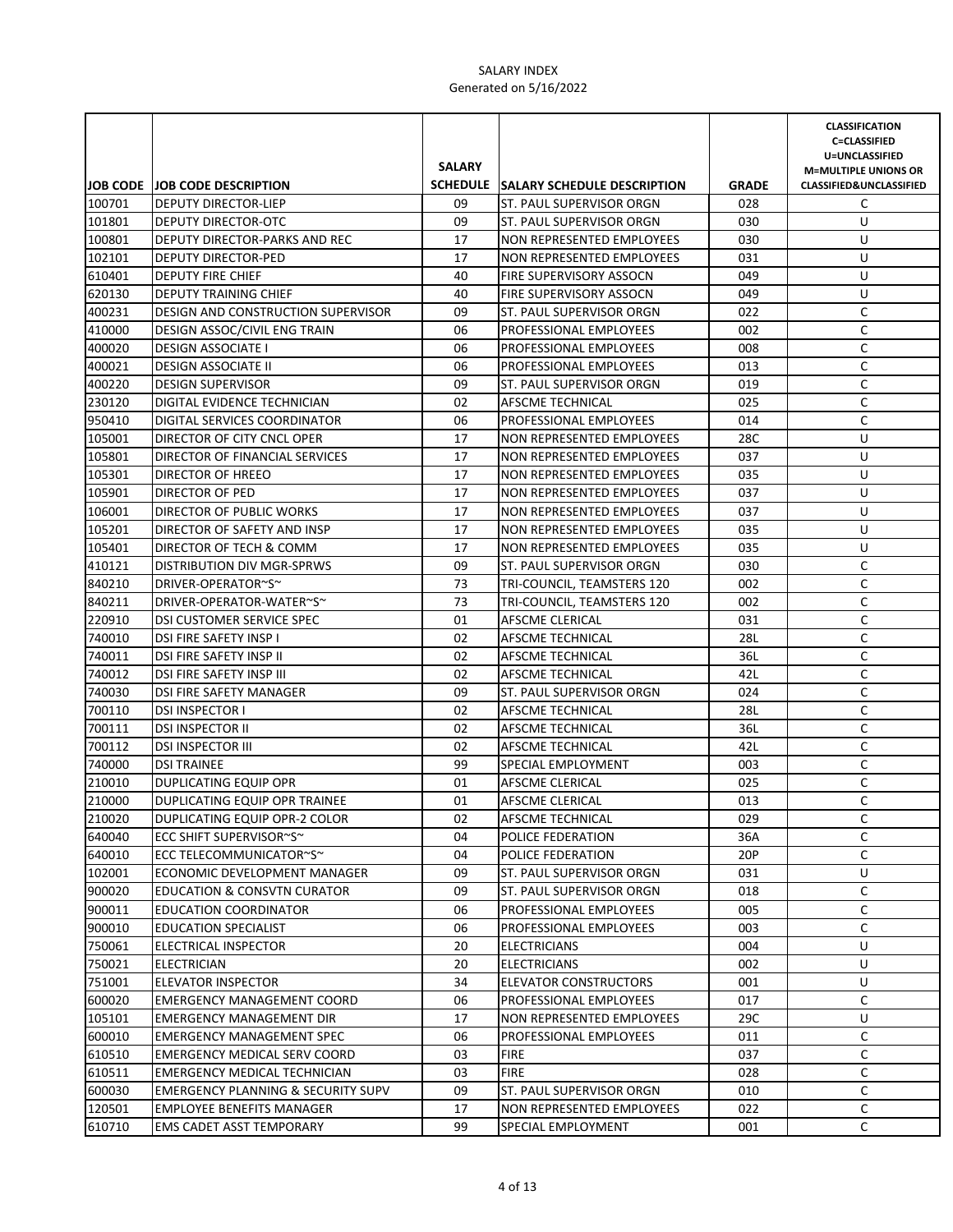|                  |                                                                    |               |                                                             |              | <b>CLASSIFICATION</b><br><b>C=CLASSIFIED</b> |
|------------------|--------------------------------------------------------------------|---------------|-------------------------------------------------------------|--------------|----------------------------------------------|
|                  |                                                                    |               |                                                             |              | U=UNCLASSIFIED                               |
|                  |                                                                    | <b>SALARY</b> |                                                             |              | <b>M=MULTIPLE UNIONS OR</b>                  |
|                  | <b>JOB CODE JOB CODE DESCRIPTION</b>                               |               | SCHEDULE SALARY SCHEDULE DESCRIPTION                        | <b>GRADE</b> | <b>CLASSIFIED&amp;UNCLASSIFIED</b>           |
| 610711           | <b>EMS CADET TEMPORARY</b>                                         | 99            | SPECIAL EMPLOYMENT                                          | 28H          | C                                            |
| 700301           | <b>ENERGY COORDINATOR</b>                                          | 06            | PROFESSIONAL EMPLOYEES                                      | 017          | C                                            |
| 420010           | <b>ENGINEERING AIDE I</b>                                          | 02            | AFSCME TECHNICAL                                            | 022          | C                                            |
| 420011           | <b>ENGINEERING AIDE II</b>                                         | 02            | AFSCME TECHNICAL                                            | 026          | C                                            |
| 410123           | <b>ENGINEERING DIV MGR-SPRWS</b>                                   | 09            | <b>ST. PAUL SUPERVISOR ORGN</b>                             | 030          | C                                            |
| 420030           | ENGINEERING TECHNICIAN SUPV                                        | 09            | ST. PAUL SUPERVISOR ORGN                                    | 015          | C                                            |
| 420120<br>700220 | <b>ENGINEERING TECH SUPV-WATER</b><br>ENVIRONMENTAL HLTH PROG SUPV | 09            | ST. PAUL SUPERVISOR ORGN<br><b>ST. PAUL SUPERVISOR ORGN</b> | 015          | C                                            |
|                  |                                                                    | 09<br>06      |                                                             | 018          | C<br>C                                       |
| 700211<br>830201 | <b>ENVIRONMENTAL HLTH SPEC II</b>                                  | 05            | PROFESSIONAL EMPLOYEES<br><b>MACHINISTS</b>                 | 015<br>04U   | С                                            |
| 900201           | EQUIPMENT REPAIRER<br><b>EVENTS COORDINATOR</b>                    | 09            | ST. PAUL SUPERVISOR ORGN                                    | 010          | C                                            |
| 200120           | EXECUTIVE ASSISTANT I                                              | 01            | AFSCME CLERICAL                                             | 031          | M                                            |
| 200121           | <b>EXECUTIVE ASSISTANT II</b>                                      | 01            | AFSCME CLERICAL                                             | 034          | C                                            |
| 100101           | EXECUTIVE ASST TO THE MAYOR                                        | 17            | NON REPRESENTED EMPLOYEES                                   | 040          | U                                            |
| 100901           | <b>EXECUTIVE SERVICES MANAGER</b>                                  | 09            | ST. PAUL SUPERVISOR ORGN                                    | 030          | C                                            |
| 920420           | <b>FACILITY/PROGRAM SUPERVISOR</b>                                 | 09            | ST. PAUL SUPERVISOR ORGN                                    | 013          | $\mathsf C$                                  |
| 110201           | <b>FINANCIAL ANALYST</b>                                           | 17            | NON REPRESENTED EMPLOYEES                                   | 010          | U                                            |
| 610610           | <b>FIRE ARSON INVESTIGATOR</b>                                     | 03            | <b>FIRE</b>                                                 | 039          | С                                            |
| 811101           | FIRE BUILDING REPAIRER                                             | 05            | <b>MACHINISTS</b>                                           | 04U          | C                                            |
| 610210           | <b>FIRE CAPTAIN</b>                                                | 03            | <b>FIRE</b>                                                 | 037          | C                                            |
| 106201           | <b>FIRE CHIEF</b>                                                  | 17            | <b>NON REPRESENTED EMPLOYEES</b>                            | 038          | U                                            |
| 640030           | FIRE DISPATCHER-ECC~S~                                             | 04            | POLICE FEDERATION                                           | 045          | C                                            |
| 610301           | <b>FIRE DISTRICT CHIEF</b>                                         | 40            | <b>FIRE SUPERVISORY ASSOCN</b>                              | 046          | C                                            |
| 640101           | FIRE EMER MGMT & COMM CHIEF                                        | 40            | <b>FIRE SUPERVISORY ASSOCN</b>                              | 046          | C                                            |
| 610110           | FIRE EQUIPMENT OPERATOR                                            | 03            | <b>FIRE</b>                                                 | 034          | С                                            |
| 740040           | <b>FIRE MARSHAL</b>                                                | 40            | <b>FIRE SUPERVISORY ASSOCN</b>                              | 049          | С                                            |
| 610000           | FIRE MEDIC CADET                                                   | 02            | <b>AFSCME TECHNICAL</b>                                     | 013          | С                                            |
| 740020           | FIRE PROTECTION ENGINEER                                           | 06            | <b>PROFESSIONAL EMPLOYEES</b>                               | 020          | С                                            |
| 750901           | FIRE PROTECTIVE SYSTEMS INSP                                       | 46            | <b>SPRINKLERS FITTERS</b>                                   | 001          | U                                            |
| 620110           | FIRE TRAINING ASSISTANT                                            | 03            | <b>FIRE</b>                                                 | 037          | C                                            |
| 620120           | <b>FIRE TRAINING OFFICER</b>                                       | 40            | <b>FIRE SUPERVISORY ASSOCN</b>                              | 046          | C                                            |
| 610011           | <b>FIREFIGHTER</b>                                                 | 03            | <b>FIRE</b>                                                 | 031          | $\mathsf C$                                  |
| 610010           | <b>FIREFIGHTER TRAINEE</b>                                         | 03            | <b>FIRE</b>                                                 | 030          | C                                            |
| 520120           | <b>FORENSIC LAB MANAGER</b>                                        | 09            | ST. PAUL SUPERVISOR ORGN                                    | 026          | C                                            |
| 520110           | <b>FORENSIC SCIENTIST I</b>                                        | 06            | PROFESSIONAL EMPLOYEES                                      | 009          | С                                            |
| 520111           | <b>FORENSIC SCIENTIST II</b>                                       | 06            | PROFESSIONAL EMPLOYEES                                      | 016          | C                                            |
| 520112           | FORENSIC SCIENTIST III-QAS                                         | 06            | PROFESSIONAL EMPLOYEES                                      | 020          | С                                            |
| 800110           | <b>FORESTRY ARBORIST</b>                                           | 75            | TRI-COUNCIL, LOCAL 49                                       | 001          | С                                            |
| 800120           | <b>FORESTRY CREW LEADER</b>                                        | 75            | TRI-COUNCIL, LOCAL 49                                       | 005          | С                                            |
| 800130           | <b>FORESTRY SUPERVISOR I</b>                                       | 10            | MANUAL MAINTENANCE SUPV                                     | 036          | С                                            |
| 800131           | <b>FORESTRY SUPERVISOR II</b>                                      | 10            | MANUAL MAINTENANCE SUPV                                     | 040          | C                                            |
| 820111           | GARDENER                                                           | 71            | TRI-COUNCIL, LOCAL 132                                      | 010          | С                                            |
| 940020           | <b>GENERAL CURATOR</b>                                             | 09            | ST. PAUL SUPERVISOR ORGN                                    | 020          | С                                            |
| 750040           | <b>GENERAL LEAD ELECTRICIAN</b>                                    | 20            | <b>ELECTRICIANS</b>                                         | 005          | U                                            |
| 750050           | GENERAL LEAD ELEC IN CHRG                                          | 20            | <b>ELECTRICIANS</b>                                         | 08U          | U                                            |
| 106101           | <b>GENERAL MANAGER-SPRWS</b>                                       | 17            | NON REPRESENTED EMPLOYEES                                   | 037          | U                                            |
| 140520           | GIS ANALYST                                                        | 06            | PROFESSIONAL EMPLOYEES                                      | 014          | С                                            |
| 140510           | <b>GIS SPECIALIST I</b>                                            | 02            | AFSCME TECHNICAL                                            | 030          | С                                            |
| 140511           | <b>GIS SPECIALIST II</b>                                           | 02            | AFSCME TECHNICAL                                            | 034          | C                                            |
| 140501           | <b>GIS SYSTEMS DEVELOPER</b>                                       | 06            | PROFESSIONAL EMPLOYEES                                      | 022          | С                                            |
| 810230           | <b>GOLF COURSE SUPERINTENDENT</b>                                  | 10            | MANUAL MAINTENANCE SUPV                                     | 038          | C                                            |
| 910301           | <b>GOLF PRO/MANAGER</b>                                            | 09            | ST. PAUL SUPERVISOR ORGN                                    | 011          | C                                            |
|                  |                                                                    |               |                                                             |              |                                              |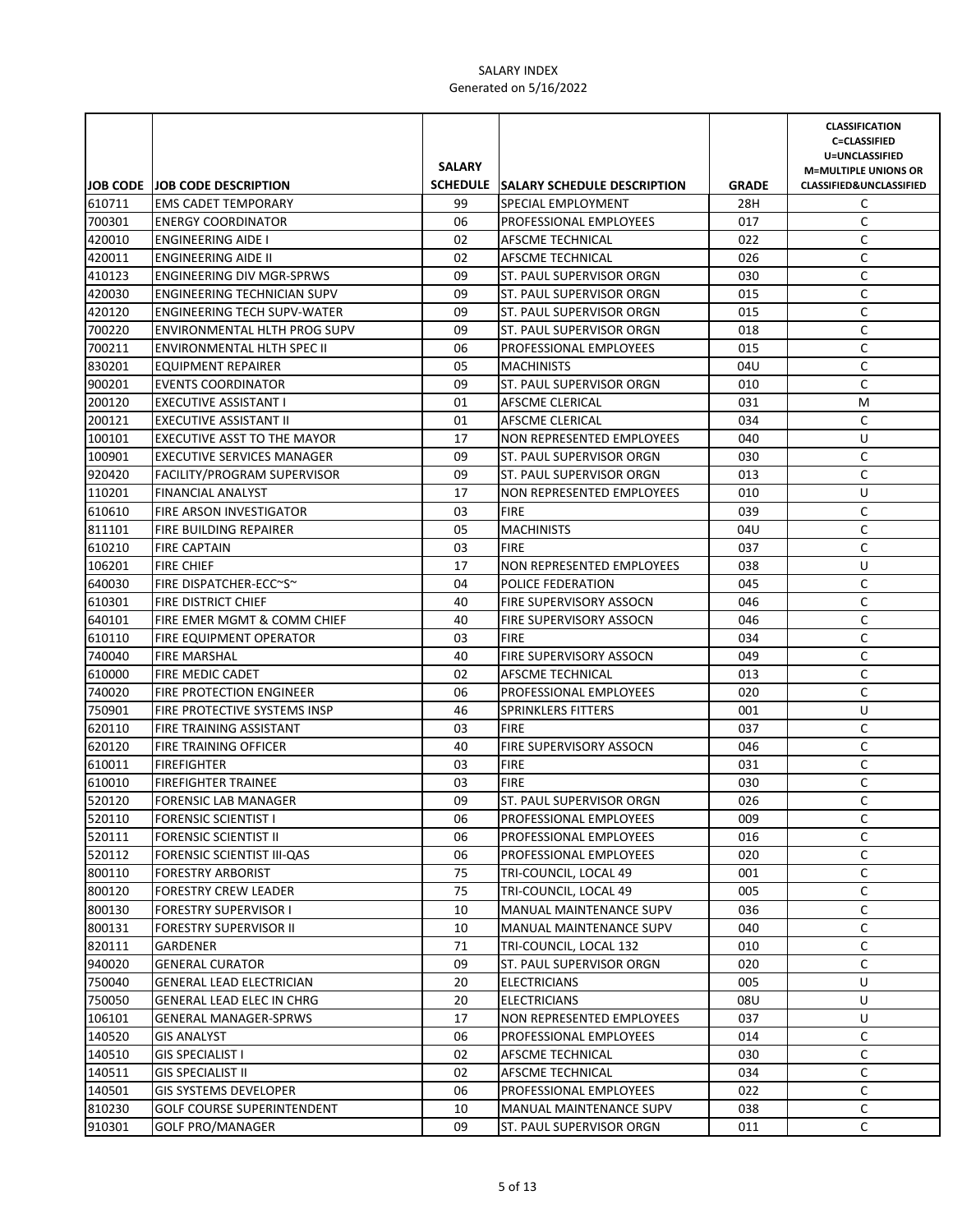|        |                                          | <b>SALARY</b> |                                      |              | <b>CLASSIFICATION</b><br><b>C=CLASSIFIED</b><br>U=UNCLASSIFIED<br><b>M=MULTIPLE UNIONS OR</b> |
|--------|------------------------------------------|---------------|--------------------------------------|--------------|-----------------------------------------------------------------------------------------------|
|        | JOB CODE JOB CODE DESCRIPTION            |               | SCHEDULE SALARY SCHEDULE DESCRIPTION | <b>GRADE</b> | CLASSIFIED&UNCLASSIFIED                                                                       |
| 810211 | <b>GOLF WORKER III</b>                   | 71            | TRI-COUNCIL, LOCAL 132               | 012          | C                                                                                             |
| 810212 | <b>GOLF WORKER III-NonUnionHallTemp</b>  | 71            | TRI-COUNCIL, LOCAL 132               | 012          | C                                                                                             |
| 310010 | <b>GRANTS ASSISTANT</b>                  | 06            | PROFESSIONAL EMPLOYEES               | 009          | C                                                                                             |
| 310030 | <b>GRANTS COMPLIANCE SUPERVISOR</b>      | 09            | ST. PAUL SUPERVISOR ORGN             | 024          | C                                                                                             |
| 310011 | <b>GRANTS SPECIALIST</b>                 | 06            | <b>PROFESSIONAL EMPLOYEES</b>        | 014          | C                                                                                             |
| 210110 | <b>GRAPHIC ARTIST I</b>                  | 06            | PROFESSIONAL EMPLOYEES               | 006          | C                                                                                             |
| 210111 | <b>GRAPHIC ARTIST II</b>                 | 06            | PROFESSIONAL EMPLOYEES               | 009          | C                                                                                             |
| 810020 | <b>GROUNDS CREW LEADER</b>               | 71            | TRI-COUNCIL, LOCAL 132               | 017          | C                                                                                             |
| 810301 | GROUNDSWORKER~S~                         | 71            | TRI-COUNCIL, LOCAL 132               | 009          | C                                                                                             |
| 540230 | HEALTH ADMIN MANAGER~S~                  | 09            | ST. PAUL SUPERVISOR ORGN             | 026          | C                                                                                             |
| 510010 | HEALTH AND FITNESS SPECIALIST            | 06            | PROFESSIONAL EMPLOYEES               | 010          | $\mathsf C$                                                                                   |
| 510030 | <b>HEALTH &amp; WELLNESS COORDINATOR</b> | 06            | PROFESSIONAL EMPLOYEES               | 018          | C                                                                                             |
| 540210 | HEALTH EDUCATOR II~S~                    | 06            | PROFESSIONAL EMPLOYEES               | 016          | $\mathsf C$                                                                                   |
| 540220 | HEALTH INFO ADMINISTRATOR~S~             | 06            | PROFESSIONAL EMPLOYEES               | 020          | $\mathsf C$                                                                                   |
| 530101 | HEALTH LAB TECH II~S~                    | 02            | AFSCME TECHNICAL                     | 035          | $\mathsf C$                                                                                   |
| 840710 | <b>HEAVY EQUIP OPERATOR</b>              | 75            | TRI-COUNCIL, LOCAL 49                | 004          | C                                                                                             |
| 840730 | <b>HEAVY EQUIP OPERATOR-SEWER</b>        | 75            | TRI-COUNCIL, LOCAL 49                | 004          | $\mathsf C$                                                                                   |
| 840720 | <b>HEAVY EQUIP OPERATOR-WATER</b>        | 75            | TRI-COUNCIL, LOCAL 49                | 006          | C                                                                                             |
| 310101 | HISTORIC PRESERVATION SPEC~S~            | 06            | PROFESSIONAL EMPLOYEES               | 015          | C                                                                                             |
| 720040 | <b>HISTORIC PRESERVATION PLANNER</b>     | 06            | <b>PROFESSIONAL EMPLOYEES</b>        | 010          | C                                                                                             |
| 720041 | HISTORIC PRESERVATION SR PLNR            | 06            | <b>PROFESSIONAL EMPLOYEES</b>        | 014          | C                                                                                             |
| 720050 | <b>HISTORIC PRESERVATION SUPV</b>        | 09            | ST. PAUL SUPERVISOR ORGN             | 019          | C                                                                                             |
| 820230 | <b>HORTICULTURE CURATOR</b>              | 09            | ST. PAUL SUPERVISOR ORGN             | 020          | C                                                                                             |
| 820220 | HORTICULTURE SUPERVISOR                  | 09            | ST. PAUL SUPERVISOR ORGN             | 010          | C                                                                                             |
| 820210 | <b>HORTICULTURIST I</b>                  | 02            | AFSCME TECHNICAL                     | 019          | C                                                                                             |
| 820211 | <b>HORTICULTURIST II</b>                 | 02            | AFSCME TECHNICAL                     | 028          | C                                                                                             |
| 700040 | HOUSING AND CODE ENF MGR                 | 09            | ST. PAUL SUPERVISOR ORGN             | 024          | C                                                                                             |
| 330101 | <b>HOUSING COUNSELOR</b>                 | 02            | AFSCME TECHNICAL                     | 035          | C                                                                                             |
| 730010 | <b>HOUSING REHAB ADVISOR I</b>           | 02            | AFSCME TECHNICAL                     | 032          | $\mathsf C$                                                                                   |
| 730011 | <b>HOUSING REHAB ADVISOR II</b>          | 02            | AFSCME TECHNICAL                     | 036          | $\mathsf C$                                                                                   |
| 730000 | HOUSING REHAB ADVISOR TRAINEE            | 02            | AFSCME TECHNICAL                     | 029          | C                                                                                             |
| 730040 | <b>HOUSING TEAM SUPERVISOR</b>           | 09            | ST. PAUL SUPERVISOR ORGN             | 024          | $\mathsf C$                                                                                   |
| 221010 | HUMAN RESOURCES ADMIN COORD              | 81            | <b>CCEA CLERICAL</b>                 | 34C          | $\mathsf C$                                                                                   |
| 120110 | HUMAN RES CONSULTANT I                   | 83            | <b>CCEA PROFESSIONAL</b>             | 08R          | M                                                                                             |
| 120111 | HUMAN RES CONSULTANT II                  | 83            | <b>CCEA PROFESSIONAL</b>             | 11R          | M                                                                                             |
| 120112 | HUMAN RES CONSULTANT III                 | 83            | <b>CCEA PROFESSIONAL</b>             | 015          | М                                                                                             |
| 120113 | HUMAN RES CONSULTANT IV                  | 17            | NON REPRESENTED EMPLOYEES            | 020          | C                                                                                             |
| 105501 | HUMAN RESOURCES DIRECTOR                 | 17            | NON REPRESENTED EMPLOYEES            | 035          | U                                                                                             |
| 120001 | HUMAN RES IS TECHNICIAN                  | 82            | <b>CCEA TECHNICAL</b>                | 34S          | C                                                                                             |
| 120130 | HUMAN RES MANAGER                        | 17            | NON REPRESENTED EMPLOYEES            | 026          | C                                                                                             |
| 120120 | HUMAN RES SENIOR CONSULTANT              | 17            | <b>NON REPRESENTED EMPLOYEES</b>     | 022          | C                                                                                             |
| 130320 | HUMAN RIGHTS & LABOR STANDARDS SUPV      | 09            | ST. PAUL SUPERVISOR ORGN             | 020          | C                                                                                             |
| 130021 | HUMAN RIGHTS SPEC-BILINGUAL              | 06            | PROFESSIONAL EMPLOYEES               | 012          | C                                                                                             |
| 130020 | HUMAN RIGHTS SPECIALIST                  | 06            | PROFESSIONAL EMPLOYEES               | 012          | C                                                                                             |
| 130010 | HUMAN RIGHTS TECHNICIAN                  | 02            | AFSCME TECHNICAL                     | 030          | С                                                                                             |
| 630320 | <b>IMPOUND LOT MANAGER</b>               | 09            | ST. PAUL SUPERVISOR ORGN             | 024          | С                                                                                             |
| 630310 | <b>IMPOUND LOT SUPERVISOR</b>            | 09            | ST. PAUL SUPERVISOR ORGN             | 008          | C                                                                                             |
| 140601 | INFORMATION SERVICES MGR-SPRWS           | 09            | ST. PAUL SUPERVISOR ORGN             | 025          | C                                                                                             |
| 160040 | INTELLIGENCE ANALYST-OPERATNS            | 06            | PROFESSIONAL EMPLOYEES               | 015          | C                                                                                             |
| 160041 | INTELLIGENCE ANALYST-STRATEGIC           | 06            | PROFESSIONAL EMPLOYEES               | 019          | C                                                                                             |
| 200020 | INTERN/HOURLY (CAPITAL CITY INTERN)      | 99            | SPECIAL EMPLOYMENT                   | 001          | C                                                                                             |
| 200021 | INTERN/HOURLY (CAP CITY INTERN STIPEND)  | 99            | SPECIAL EMPLOYMENT                   | 001          | C                                                                                             |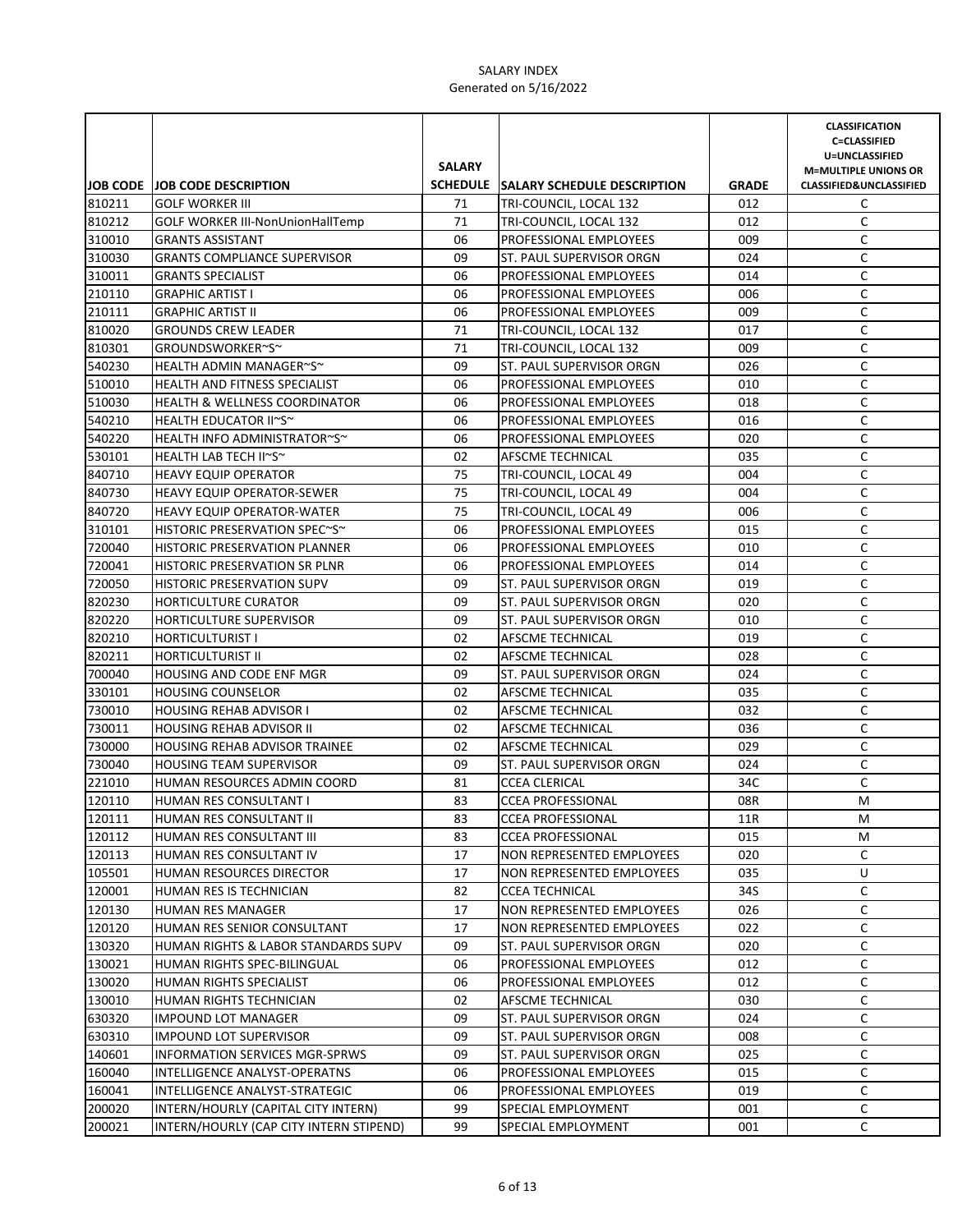|        |                                                | <b>SALARY</b> |                                      |              | <b>CLASSIFICATION</b><br><b>C=CLASSIFIED</b><br>U=UNCLASSIFIED<br><b>M=MULTIPLE UNIONS OR</b> |
|--------|------------------------------------------------|---------------|--------------------------------------|--------------|-----------------------------------------------------------------------------------------------|
|        | <b>JOB CODE JOB CODE DESCRIPTION</b>           |               | SCHEDULE SALARY SCHEDULE DESCRIPTION | <b>GRADE</b> | <b>CLASSIFIED&amp;UNCLASSIFIED</b>                                                            |
| 140110 | IS INFO/TECHNICAL ANALYST I                    | 02            | <b>AFSCME TECHNICAL</b>              | 32T          | C                                                                                             |
| 140111 | IS INFO/TECHNICAL ANALYST II                   | 02            | AFSCME TECHNICAL                     | 38T          | C                                                                                             |
| 140112 | IS INFO/TECHNICAL ANALYST III                  | 02            | AFSCME TECHNICAL                     | 42T          | C                                                                                             |
| 140113 | IS INFO/TECHNICAL ANALYST IV                   | 02            | AFSCME TECHNICAL                     | 46T          | C                                                                                             |
| 140114 | IS INFO/TECHNICAL ANALYST V                    | 06            | <b>PROFESSIONAL EMPLOYEES</b>        | 22T          | C                                                                                             |
| 140115 | IS INFO/TECHNICAL ANALYST VI                   | 06            | PROFESSIONAL EMPLOYEES               | 24T          | М                                                                                             |
| 140410 | <b>IS SYSTEMS CONSULTANT I</b>                 | 06            | PROFESSIONAL EMPLOYEES               | 12T          | C                                                                                             |
| 140411 | IS SYSTEMS CONSULTANT II                       | 06            | PROFESSIONAL EMPLOYEES               | 20T          | C                                                                                             |
| 140412 | IS SYSTEMS CONSULTANT III                      | 06            | <b>PROFESSIONAL EMPLOYEES</b>        | 22T          | C                                                                                             |
| 140413 | IS SYSTEMS CONSULTANT IV                       | 09            | ST. PAUL SUPERVISOR ORGN             | 24T          | C                                                                                             |
| 140010 | IS SYSTEMS SUPPORT SPEC I                      | 01            | AFSCME CLERICAL                      | 25T          | C                                                                                             |
| 140011 | IS SYSTEMS SUPPORT SPEC II                     | 01            | AFSCME CLERICAL                      | 28T          | C                                                                                             |
| 140012 | IS SYSTEMS SUPPORT SPEC III                    | 02            | AFSCME TECHNICAL                     | 36T          | $\mathsf C$                                                                                   |
| 140013 | IS SYSTEMS SUPPORT SPEC IV                     | 02            | AFSCME TECHNICAL                     | 40T          | $\mathsf C$                                                                                   |
| 840330 | JET SEWER CLEANER OPER~S~                      | 75            | TRI-COUNCIL, LOCAL 49                | 004          | $\mathsf C$                                                                                   |
| 120420 | LABOR RELATIONS MANAGER                        | 17            | NON REPRESENTED EMPLOYEES            | 28C          | U                                                                                             |
| 120410 | LABOR RELATIONS SPECIALIST I                   | 17            | NON REPRESENTED EMPLOYEES            | 017          | C                                                                                             |
| 120411 | LABOR RELATIONS SPECIALIST II                  | 17            | NON REPRESENTED EMPLOYEES            | 024          | C                                                                                             |
| 130310 | <b>LABOR STANDARDS INVESTIGATOR I</b>          | 06            | <b>PROFESSIONAL EMPLOYEES</b>        | 008          | C                                                                                             |
| 130311 | <b>LABOR STANDARDS INVESTIGATOR II</b>         | 06            | <b>PROFESSIONAL EMPLOYEES</b>        | 012          | C                                                                                             |
| 130312 | LABOR STANDARDS INVESTIGATOR III               | 06            | <b>PROFESSIONAL EMPLOYEES</b>        | 016          | C                                                                                             |
| 400111 | LANDSCAPE ARCHITECT                            | 06            | PROFESSIONAL EMPLOYEES               | 015          | C                                                                                             |
| 400110 | LANDSCAPE DESIGN APPRENTICE                    | 06            | <b>PROFESSIONAL EMPLOYEES</b>        | 009          | C                                                                                             |
| 400100 | LANDSCAPE DESIGN TRAINEE                       | 06            | PROFESSIONAL EMPLOYEES               | 002          | C                                                                                             |
| 820010 | LANDSCAPE WORKER                               | 71            | TRI-COUNCIL, LOCAL 132               | 005          | C                                                                                             |
| 150001 | <b>LAW CLERK</b>                               | 06            | PROFESSIONAL EMPLOYEES               | 003          | U                                                                                             |
| 320020 | <b>LEAD BUDGET ANALYST</b>                     | 83            | <b>CCEA PROFESSIONAL</b>             | 26R          | C                                                                                             |
| 750440 | <b>LEAD CARPENTER</b>                          | 21            | <b>CARPENTERS</b>                    | 003          | U                                                                                             |
| 850020 | LEAD COMM TECH                                 | 02            | AFSCME TECHNICAL                     | 038          | C                                                                                             |
| 750030 | LEAD ELECTRICIAN                               | 20            | <b>ELECTRICIANS</b>                  | 004          | U                                                                                             |
| 820120 | <b>LEAD GARDENER</b>                           | 71            | TRI-COUNCIL, LOCAL 132               | 020          | C                                                                                             |
| 400112 | <b>LEAD LANDSCAPE ARCHITECT</b>                | 06            | PROFESSIONAL EMPLOYEES               | 020          | $\mathsf C$                                                                                   |
| 820020 | <b>LEAD LANDSCAPER</b>                         | 71            | TRI-COUNCIL, LOCAL 132               | 020          | C                                                                                             |
| 930061 | <b>LEAD LIFEGUARD</b>                          | 02            | AFSCME TECHNICAL                     | 055          | C                                                                                             |
| 830710 | <b>LEAD OPERATING ENGINEER</b>                 | 12            | <b>OPERATING ENGINEERS</b>           | 12U          | С                                                                                             |
| 750120 | <b>LEAD PAINTER</b>                            | 22            | <b>PAINTERS</b>                      | 002          | U                                                                                             |
| 750720 | <b>LEAD PIPEFITTER</b>                         | 25            | <b>PIPEFITTERS</b>                   | 004          | U                                                                                             |
| 750620 | LEAD PLUMBER                                   | 23            | <b>PLUMBERS</b>                      | 004          | U                                                                                             |
| 750840 | LEAD SHEET METAL WORKER (Hired after 7/1/2020) | 24            | SHEET METAL WORKERS                  | 003          | U                                                                                             |
| 150312 | LEAD VICTIM WITNESS COORDINATOR                | 06            | PROFESSIONAL EMPLOYEES               | 013          | U                                                                                             |
| 150110 | <b>LEGAL ASSISTANT I</b>                       | 06            | PROFESSIONAL EMPLOYEES               | 003          | U                                                                                             |
| 150111 | <b>LEGAL ASSISTANT II</b>                      | 06            | PROFESSIONAL EMPLOYEES               | 009          | U                                                                                             |
| 150112 | LEGAL ASSISTANT III                            | 06            | PROFESSIONAL EMPLOYEES               | 013          | U                                                                                             |
| 220601 | <b>LEGAL SECRETARY</b>                         | 01            | <b>AFSCME CLERICAL</b>               | 030          | C                                                                                             |
| 110401 | <b>LEGISLATIVE AIDE</b>                        | 17            | NON REPRESENTED EMPLOYEES            | 14C          | U                                                                                             |
| 950040 | LIBRARIAN I                                    | 06            | PROFESSIONAL EMPLOYEES               | 008          | С                                                                                             |
| 950041 | LIBRARIAN II                                   | 06            | PROFESSIONAL EMPLOYEES               | 014          | C                                                                                             |
| 950042 | LIBRARIAN III                                  | 09            | ST. PAUL SUPERVISOR ORGN             | 018          | C                                                                                             |
| 950010 | LIBRARY AIDE                                   | 01            | AFSCME CLERICAL                      | 003          | C                                                                                             |
| 950020 | LIBRARY ASSOCIATE                              | 02            | AFSCME TECHNICAL                     | 028          | C                                                                                             |
| 950701 | LIBRARY COMM SERVICES COORD                    | 06            | PROFESSIONAL EMPLOYEES               | 009          | C                                                                                             |
| 950011 | LIBRARY CUSTOMER SRV ASST I                    | 01            | AFSCME CLERICAL                      | 012          | C                                                                                             |
|        |                                                |               |                                      |              |                                                                                               |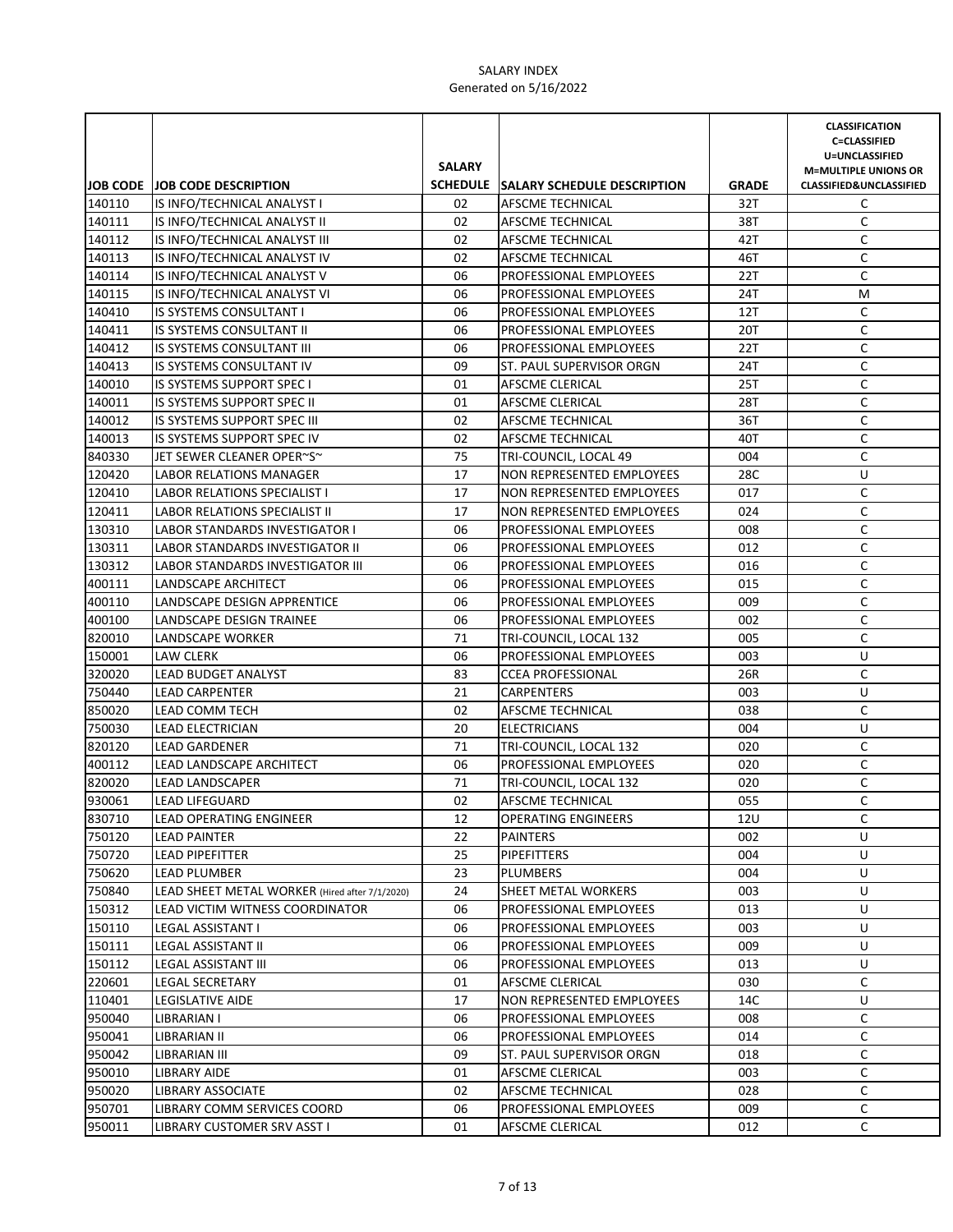|        |                                        | <b>SALARY</b> |                                      |              | <b>CLASSIFICATION</b><br><b>C=CLASSIFIED</b><br>U=UNCLASSIFIED<br><b>M=MULTIPLE UNIONS OR</b> |
|--------|----------------------------------------|---------------|--------------------------------------|--------------|-----------------------------------------------------------------------------------------------|
|        | <b>JOB CODE JOB CODE DESCRIPTION</b>   |               | SCHEDULE SALARY SCHEDULE DESCRIPTION | <b>GRADE</b> | <b>CLASSIFIED&amp;UNCLASSIFIED</b>                                                            |
| 950012 | LIBRARY CUSTOMER SRV ASST II           | 01            | AFSCME CLERICAL                      | 018          | C                                                                                             |
| 950013 | LIBRARY CUSTOMER SRV ASST III          | 01            | AFSCME CLERICAL                      | 024          | C                                                                                             |
| 950014 | LIBRARY CUSTOMER SRV ASST IV           | 01            | AFSCME CLERICAL                      | 029          | C                                                                                             |
| 105601 | <b>LIBRARY DIRECTOR</b>                | 17            | NON REPRESENTED EMPLOYEES            | 035          | U                                                                                             |
| 810730 | LIBRARY FACILITIES MGR                 | 09            | ST. PAUL SUPERVISOR ORGN             | 025          | C                                                                                             |
| 950110 | LIBRARY SPECIALIST~S~                  | 06            | PROFESSIONAL EMPLOYEES               | 003          | C                                                                                             |
| 950801 | LIBRARY TECHNOLOGY MANAGER             | 09            | ST. PAUL SUPERVISOR ORGN             | 020          | C                                                                                             |
| 950301 | LIB TRNG AND ORG DEV COORD             | 06            | PROFESSIONAL EMPLOYEES               | 010          | C                                                                                             |
| 950201 | LIBRARY VOLUNTEER COORD                | 06            | PROFESSIONAL EMPLOYEES               | 007          | C                                                                                             |
| 220930 | LICENSE CLERK~S~                       | 01            | AFSCME CLERICAL                      | 031          | C                                                                                             |
| 700130 | LICENSING MANAGER                      | 09            | ST. PAUL SUPERVISOR ORGN             | 022          | $\mathsf C$                                                                                   |
| 930011 | LIFE GUARD                             | 02            | AFSCME TECHNICAL                     | 051          | $\mathsf C$                                                                                   |
| 940101 | LIFE SUPPORT OPERATOR                  | 02            | AFSCME TECHNICAL                     | 034          | C                                                                                             |
| 330030 | LOAN SERV & REAL ESTATE SUPV           | 09            | ST. PAUL SUPERVISOR ORGN             | 020          | $\mathsf C$                                                                                   |
| 330010 | LOAN SPECIALIST ASSISTANT              | 02            | AFSCME TECHNICAL                     | 026          | $\mathsf C$                                                                                   |
| 330011 | LOAN SPECIALIST I                      | 02            | AFSCME TECHNICAL                     | 032          | C                                                                                             |
| 330012 | LOAN SPECIALIST II                     | 02            | AFSCME TECHNICAL                     | 040          | C                                                                                             |
| 810900 | <b>MAINTENANCE TRAINEE</b>             | 01            | <b>AFSCME CLERICAL</b>               | 007          | C                                                                                             |
| 830520 | <b>MAINTENANCE WORKER</b>              | 12            | <b>OPERATING ENGINEERS</b>           | 06U          | C                                                                                             |
| 110010 | <b>MANAGEMENT ASSISTANT I</b>          | 06            | PROFESSIONAL EMPLOYEES               | 005          | C                                                                                             |
| 110011 | MANAGEMENT ASSISTANT II                | 06            | PROFESSIONAL EMPLOYEES               | 009          | C                                                                                             |
| 110012 | <b>MANAGEMENT ASSISTANT III</b>        | 06            | PROFESSIONAL EMPLOYEES               | 013          | М                                                                                             |
| 110013 | <b>MANAGEMENT ASSISTANT IV</b>         | 06            | <b>PROFESSIONAL EMPLOYEES</b>        | 016          | C                                                                                             |
| 110000 | <b>MANAGEMENT TRAINEE</b>              | 01            | AFSCME CLERICAL                      | 008          | C                                                                                             |
| 160020 | MARKETING AND PUB REL MGR              | 09            | ST. PAUL SUPERVISOR ORGN             | 014          | C                                                                                             |
| 950050 | <b>MATERIALS MANAGEMENT SUPERVISOR</b> | 09            | ST. PAUL SUPERVISOR ORGN             | 018          | C                                                                                             |
| 100001 | <b>MAYOR</b>                           | 37            | ELECTED OFFICIALS MM                 | 02U          | U                                                                                             |
| 830610 | <b>MECHANIC WELDER</b>                 | 05            | <b>MACHINISTS</b>                    | 07U          | C                                                                                             |
| 750730 | MECHANICAL INSPECTOR                   | 25            | <b>PIPEFITTERS</b>                   | 004          | U                                                                                             |
| 850120 | MEDIA SERVICES COORDINATOR             | 06            | PROFESSIONAL EMPLOYEES               | 013          | C                                                                                             |
| 830430 | <b>METER OPERATIONS SUPERVISOR</b>     | 10            | MANUAL MAINTENANCE SUPV              | 040          | $\mathsf C$                                                                                   |
| 220210 | <b>METER READER</b>                    | 01            | AFSCME CLERICAL                      | 024          | C                                                                                             |
| 220220 | <b>METER READER COORDINATOR</b>        | 01            | <b>AFSCME CLERICAL</b>               | 031          | C                                                                                             |
| 830420 | METER TECHNICIAN LEAD WORKER           | 02            | <b>AFSCME TECHNICAL</b>              | 034          | C                                                                                             |
| 830050 | MUNICIPAL GARAGE SUPV I                | 09            | ST. PAUL SUPERVISOR ORGN             | 018          | C                                                                                             |
| 830051 | MUNICIPAL GARAGE SUPV II               | 09            | ST. PAUL SUPERVISOR ORGN             | 025          | C                                                                                             |
| 800020 | NATURAL RESOURCES COORDINATOR          | 06            | PROFESSIONAL EMPLOYEES               | 011          | C                                                                                             |
| 800301 | NATURAL RESOURCES MANAGER              | 09            | ST. PAUL SUPERVISOR ORGN             | 020          | C                                                                                             |
| 800030 | NATURAL RESOURCES SUPERVSOR            | 09            | ST. PAUL SUPERVISOR ORGN             | 016          | C                                                                                             |
| 800010 | NATURAL RESOURCES TECHNICIAN           | 02            | AFSCME TECHNICAL                     | 026          | C                                                                                             |
| 200140 | OFFICE ADMINISTRATOR                   | 09            | ST. PAUL SUPERVISOR ORGN             | 012          | C                                                                                             |
| 200110 | OFFICE ASSISTANT I                     | 01            | AFSCME CLERICAL                      | 012          | М                                                                                             |
| 200111 | OFFICE ASSISTANT II                    | 01            | AFSCME CLERICAL                      | 018          | M                                                                                             |
| 200112 | OFFICE ASSISTANT III                   | 01            | AFSCME CLERICAL                      | 024          | M                                                                                             |
| 200113 | OFFICE ASSISTANT IV                    | 01            | AFSCME CLERICAL                      | 029          | M                                                                                             |
| 200130 | OFFICE MANAGER                         | 09            | ST. PAUL SUPERVISOR ORGN             | 010          | C                                                                                             |
| 830701 | OPERATING ENGINEER                     | 12            | OPERATING ENGINEERS                  | 09U          | C                                                                                             |
| 810100 | OPERATIONS AND LABORER TRAINEE         | 71            | TRI-COUNCIL, LOCAL 132               | 027          | C                                                                                             |
| 750115 | PAINTER                                | 22            | PAINTERS                             | 001          | U                                                                                             |
| 920150 | PARK AND REC PROGRAM SUPV              | 09            | ST. PAUL SUPERVISOR ORGN             | 018          | C                                                                                             |
| 910030 | PARK FACILITY SUPERVISOR               | 09            | ST. PAUL SUPERVISOR ORGN             | 006          | С                                                                                             |
| 810030 | PARK MAINTENANCE SUPV I                | 10            | MANUAL MAINTENANCE SUPV              | 036          | C                                                                                             |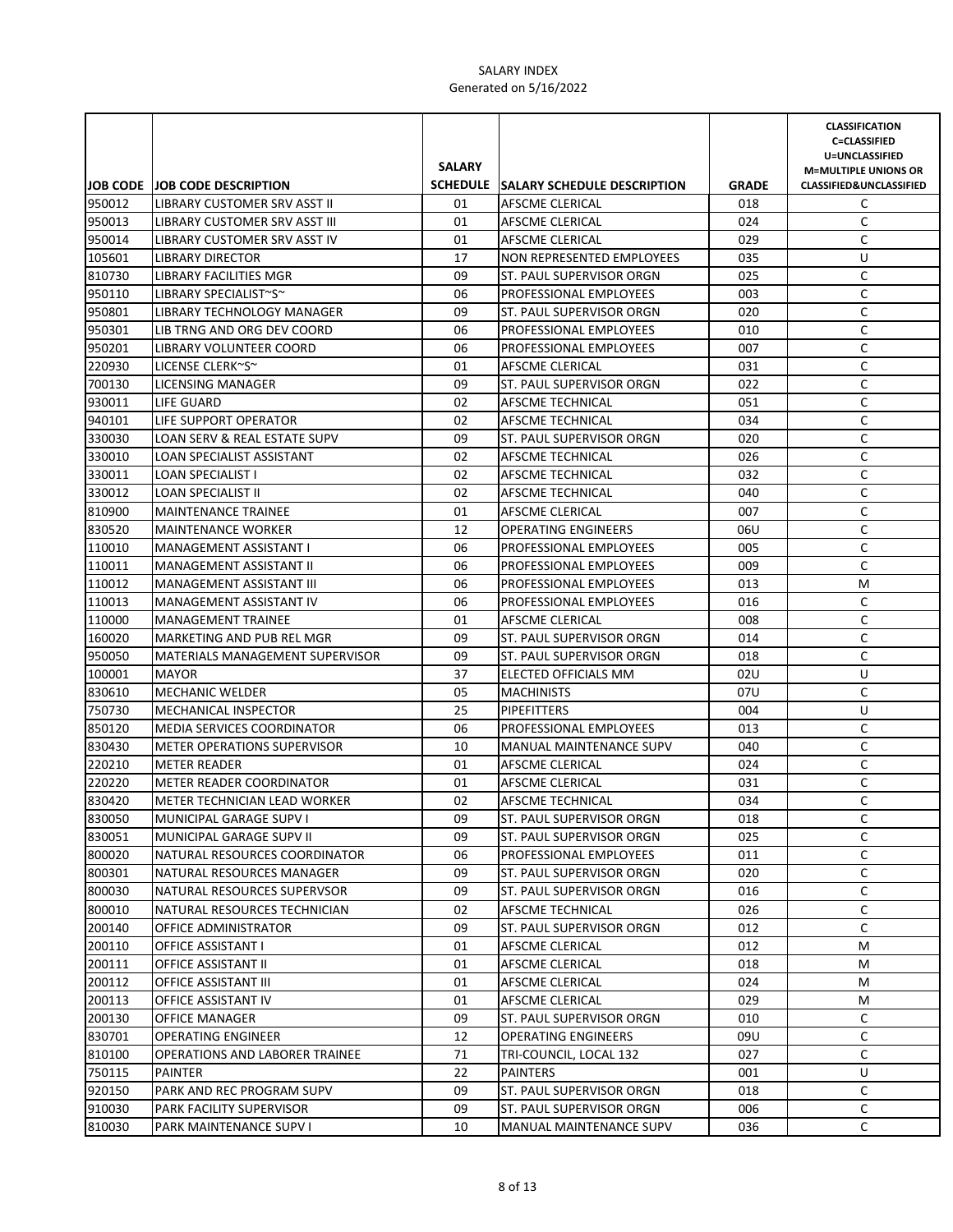|        |                                          | <b>SALARY</b> |                                      |              | <b>CLASSIFICATION</b><br><b>C=CLASSIFIED</b><br>U=UNCLASSIFIED<br><b>M=MULTIPLE UNIONS OR</b> |
|--------|------------------------------------------|---------------|--------------------------------------|--------------|-----------------------------------------------------------------------------------------------|
|        | <b>JOB CODE JOB CODE DESCRIPTION</b>     |               | SCHEDULE SALARY SCHEDULE DESCRIPTION | <b>GRADE</b> | <b>CLASSIFIED&amp;UNCLASSIFIED</b>                                                            |
| 810031 | <b>PARK MAINTENANCE SUPV II</b>          | 10            | <b>MANUAL MAINTENANCE SUPV</b>       | 040          | C                                                                                             |
| 810032 | <b>PARK MAINTENANCE SUPV III</b>         | 10            | <b>MANUAL MAINTENANCE SUPV</b>       | 043          | C                                                                                             |
| 630110 | <b>PARK SECURITY OFFICER</b>             | 12            | <b>OPERATING ENGINEERS</b>           | <b>21U</b>   | C                                                                                             |
| 630120 | PARK SECURITY OFFICER LEAD               | 12            | <b>OPERATING ENGINEERS</b>           | 22U          | C                                                                                             |
| 630001 | PARKING ENFORCEMENT OFFICER              | 01            | AFSCME CLERICAL                      | 017          | C                                                                                             |
| 111901 | PARKING MANAGER                          | 06            | PROFESSIONAL EMPLOYEES               | 018          | C                                                                                             |
| 810440 | PARKING SYSTEMS SUPERVISOR               | 10            | MANUAL MAINTENANCE SUPV              | 041          | C                                                                                             |
| 900501 | PARKS AND REC ASSET MGR                  | 09            | ST. PAUL SUPERVISOR ORGN             | 024          | C                                                                                             |
| 400120 | PARKS AND REC DESIGN AND CONST MGR       | 09            | ST. PAUL SUPERVISOR ORGN             | 028          | C                                                                                             |
| 105701 | PARKS AND RECREATION DIR                 | 17            | NON REPRESENTED EMPLOYEES            | 036          | U                                                                                             |
| 900401 | PARKS AND REC MANAGER                    | 09            | ST. PAUL SUPERVISOR ORGN             | 028          | C                                                                                             |
| 920010 | PARKS AND REC WORKER                     | 99            | SPECIAL EMPLOYMENT                   | 31H          | U                                                                                             |
| 630130 | PARKS SAFETY AND SEC SUPV                | 09            | ST. PAUL SUPERVISOR ORGN             | 010          | $\mathsf C$                                                                                   |
| 810010 | <b>PARKS WORKER I-NO BENEFITS</b>        | 71            | TRI-COUNCIL, LOCAL 132               | 001          | $\mathsf C$                                                                                   |
| 810011 | PARKS WORKER I-COMO-NO BEN               | 71            | TRI-COUNCIL, LOCAL 132               | 002          | C                                                                                             |
| 810012 | <b>PARKS WORKER II</b>                   | 71            | TRI-COUNCIL, LOCAL 132               | 004          | $\mathsf C$                                                                                   |
| 810013 | <b>PARKS WORKER III</b>                  | 71            | TRI-COUNCIL, LOCAL 132               | 012          | M                                                                                             |
| 810014 | <b>PARKS WORKER III-NonUnionHallTemp</b> | 71            | TRI-COUNCIL, LOCAL 132               | 012          | C                                                                                             |
| 810210 | PARKS WORKER-GOLF (SEASONAL)             | 71            | TRI-COUNCIL, LOCAL 132               | 006          | C                                                                                             |
| 220720 | PAYROLL AUDITOR                          | 81            | <b>CCEA CLERICAL</b>                 | 34C          | M                                                                                             |
| 320101 | PAYROLL MANAGER                          | 17            | NON REPRESENTED EMPLOYEES            | 18A          | C                                                                                             |
| 220710 | PAYROLL SPECIALIST                       | 01            | AFSCME CLERICAL                      | 032          | C                                                                                             |
| 220730 | PAYROLL SYSTEM TECH I                    | 02            | AFSCME TECHNICAL                     | 034          | C                                                                                             |
| 220731 | PAYROLL SYSTEM TECH II                   | 02            | AFSCME TECHNICAL                     | 039          | M                                                                                             |
| 130401 | PCIARC COORDINATOR                       | 06            | PROFESSIONAL EMPLOYEES               | 013          | C                                                                                             |
| 101201 | <b>PED MANAGER</b>                       | 09            | ST. PAUL SUPERVISOR ORGN             | 031          | U                                                                                             |
| 510020 | PHYSICAL FITNESS COORDINATOR             | 06            | PROFESSIONAL EMPLOYEES               | 016          | С                                                                                             |
| 750710 | <b>PIPEFITTER</b>                        | 25            | <b>PIPEFITTERS</b>                   | 005          | U                                                                                             |
| 710010 | PLAN REVIEW EXAMINER I                   | 02            | AFSCME TECHNICAL                     | 030          | $\mathsf C$                                                                                   |
| 710011 | PLAN REVIEW EXAMINER II                  | 02            | AFSCME TECHNICAL                     | 042          | $\mathsf C$                                                                                   |
| 710012 | PLAN REVIEW EXAMINER III                 | 02            | AFSCME TECHNICAL                     | 045          | $\mathsf C$                                                                                   |
| 710020 | PLAN REVIEW SUPERVISOR                   | 09            | ST. PAUL SUPERVISOR ORGN             | 022          | C                                                                                             |
| 750610 | PLUMBER                                  | 23            | <b>PLUMBERS</b>                      | 003          | U                                                                                             |
| 750630 | PLUMBING INSPECTOR                       | 23            | <b>PLUMBERS</b>                      | 004          | U                                                                                             |
| 750631 | PLUMBING INSPECTOR-RWS                   | 23            | PLUMBERS                             | 004          | U                                                                                             |
| 640020 | POLICE DISPATCHER-ECC~S~                 | 04            | POLICE FEDERATION                    | 25P          | C                                                                                             |
| 630011 | POLICE OFFICER                           | 04            | POLICE FEDERATION                    | 031          | C                                                                                             |
| 630010 | POLICE TRAINEE                           | 04            | POLICE FEDERATION                    | 031          | С                                                                                             |
| 110310 | POLICY ANALYST                           | 17            | NON REPRESENTED EMPLOYEES            | 010          | U                                                                                             |
| 540020 | PRACTICAL NURSE~S~                       | 02            | AFSCME TECHNICAL                     | 032          | C                                                                                             |
| 720022 | PRINCIPAL CITY PLANNER                   | 06            | PROFESSIONAL EMPLOYEES               | 020          | С                                                                                             |
| 400301 | PRINCIPAL DESIGNER                       | 09            | ST. PAUL SUPERVISOR ORGN             | 026          | С                                                                                             |
| 360022 | PRINCIPAL PROJECT MANAGER                | 06            | PROFESSIONAL EMPLOYEES               | 022          | С                                                                                             |
| 210030 | PRINT PRODUCTION LEAD WKR                | 02            | AFSCME TECHNICAL                     | 034          | С                                                                                             |
| 210050 | PRINT SERVICES OPER MGR                  | 09            | ST. PAUL SUPERVISOR ORGN             | 018          | С                                                                                             |
| 140301 | PROCEDURES COORDINATOR                   | 01            | AFSCME CLERICAL                      | 036          | С                                                                                             |
| 340020 | PROCUREMENT MANAGER                      | 09            | ST. PAUL SUPERVISOR ORGN             | 020          | С                                                                                             |
| 340001 | PROCUREMENT SPECIALIST                   | 01            | AFSCME CLERICAL                      | 032          | C                                                                                             |
| 410122 | PRODUCTION DIV MGR-SPRWS                 | 09            | ST. PAUL SUPERVISOR ORGN             | 030          | C                                                                                             |
| 360030 | PROGRAM ADMINISTRATOR                    | 09            | ST. PAUL SUPERVISOR ORGN             | 026          | М                                                                                             |
| 110601 | PROGRAM COORDINATOR                      | 06            | PROFESSIONAL EMPLOYEES               | 016          | C                                                                                             |
| 710110 | PROJECT FACILITATOR I                    | 02            | AFSCME TECHNICAL                     | 038          | C                                                                                             |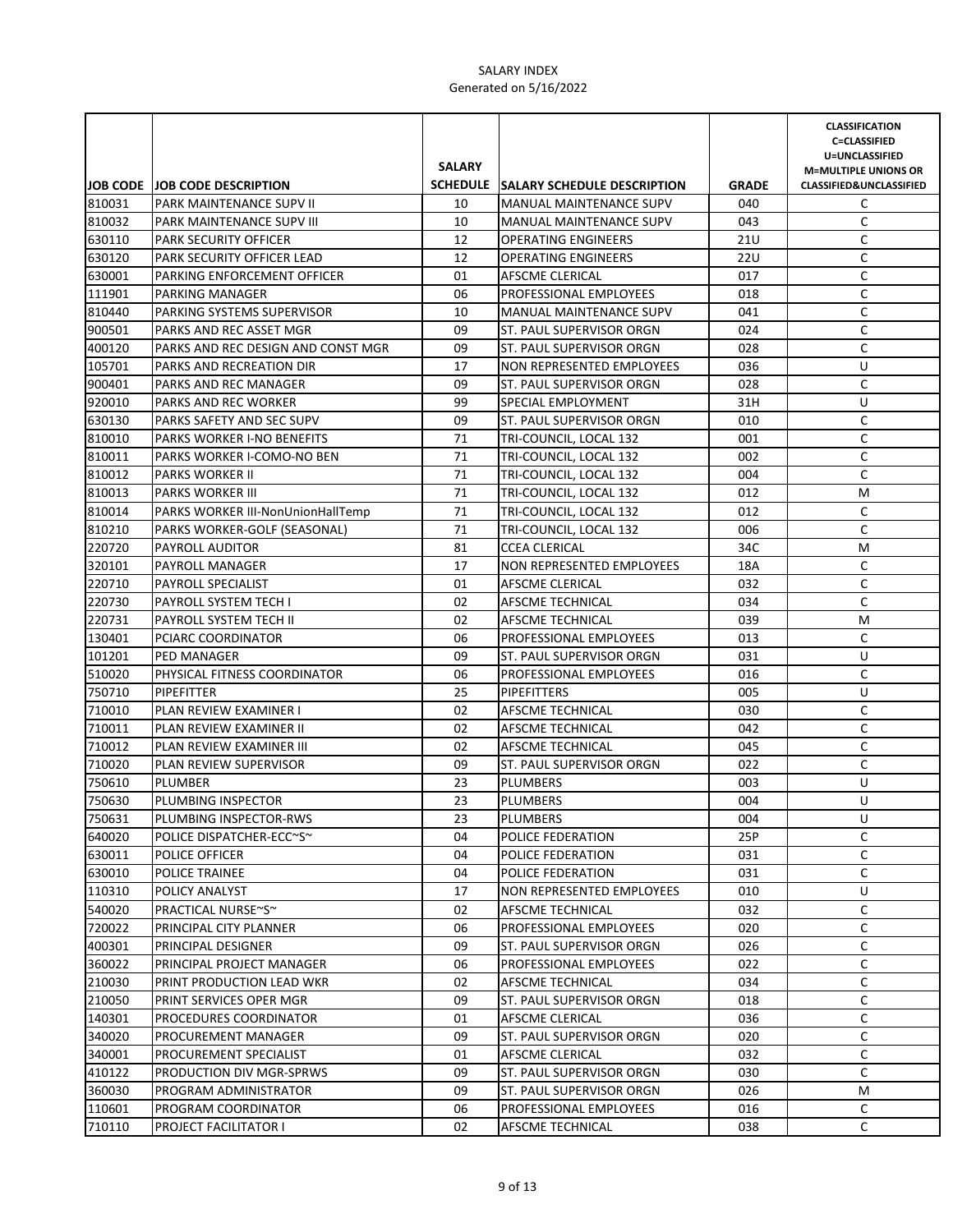| <b>SALARY</b><br><b>M=MULTIPLE UNIONS OR</b><br><b>JOB CODE JOB CODE DESCRIPTION</b><br>SCHEDULE SALARY SCHEDULE DESCRIPTION<br><b>GRADE</b><br><b>CLASSIFIED&amp;UNCLASSIFIED</b><br>710111<br><b>PROJECT FACILITATOR II</b><br>02<br>AFSCME TECHNICAL<br>042<br>C<br>C<br>02<br>360010<br>AFSCME TECHNICAL<br>030<br>PROJECT MANAGEMENT TECH<br>C<br>360011<br>02<br>030<br><b>PROJECT MANAGEMENT TECH-BIL</b><br>AFSCME TECHNICAL<br>C<br>06<br>360020<br>PROJECT MANAGER<br><b>PROFESSIONAL EMPLOYEES</b><br>010<br>C<br>900101<br>PROJECT MGR PARKS AND REC<br>06<br>PROFESSIONAL EMPLOYEES<br>008<br>C<br>111001<br>PROJECT MANAGER IV<br>17<br>NON REPRESENTED EMPLOYEES<br>022<br>110901<br>06<br>022<br>C<br>PROJECT MANAGER IV-PUB WORKS<br><b>PROFESSIONAL EMPLOYEES</b><br>С<br>230101<br>01<br><b>PROPERTY CLERK</b><br>AFSCME CLERICAL<br>022<br>C<br>620001<br>PUBLIC EDUCATION OFF FIRE<br>06<br>PROFESSIONAL EMPLOYEES<br>017<br>160050<br>NON REPRESENTED EMPLOYEES<br>U<br>PUBLIC INFORMATION MANAGER<br>17<br>22C<br>С<br>160010<br>06<br>007<br>PUBLIC INFORMATION SPECT<br>PROFESSIONAL EMPLOYEES<br>C<br>160011<br>PUBLIC INFORMATION SPEC II<br>06<br>PROFESSIONAL EMPLOYEES<br>013<br>C<br>160030<br>PUBLIC SERVICE MANAGER<br>09<br>ST. PAUL SUPERVISOR ORGN<br>020<br>C<br>840140<br>PUBLIC WORKS FIELD SUPERVISOR<br>10<br>MANUAL MAINTENANCE SUPV<br>044<br>С<br>840130<br>10<br>036<br>PUBLIC WORKS SUPERVISOR 1<br>MANUAL MAINTENANCE SUPV<br>C<br>10<br>038<br>840131<br>PUBLIC WORKS SUPERVISOR II<br><b>MANUAL MAINTENANCE SUPV</b><br>C<br>10<br>840132<br>PUBLIC WORKS SUPERVISOR III<br><b>MANUAL MAINTENANCE SUPV</b><br>041<br>C<br>02<br>420020<br>PUBLIC WORKS TECHNICIAN I<br>AFSCME TECHNICAL<br>030<br>C<br>420021<br>02<br>034<br>PUBLIC WORKS TECHNICIAN II<br>AFSCME TECHNICAL<br>C<br>02<br>038<br>420022<br>PUBLIC WORKS TECHNICIAN III<br><b>AFSCME TECHNICAL</b><br>C<br>12<br>830532<br>PUMPING ENGINEER II<br><b>OPERATING ENGINEERS</b><br>09U<br>C<br>350040<br>09<br>REAL ESTATE & ASSESS MANAGER<br>ST. PAUL SUPERVISOR ORGN<br>026<br>C<br>350020<br><b>REAL ESTATE &amp; ASSESS SUPV</b><br>09<br><b>ST. PAUL SUPERVISOR ORGN</b><br>021<br>C<br>02<br>350010<br><b>REAL ESTATE &amp; ASSESS TECH I</b><br>AFSCME TECHNICAL<br>030<br>С<br>350011<br>REAL ESTATE & ASSESS TECH II<br>02<br>AFSCME TECHNICAL<br>035<br>С<br>350012<br><b>REAL ESTATE &amp; ASSESS TECH III</b><br>02<br>AFSCME TECHNICAL<br>038<br>С<br>360101<br><b>AFSCME TECHNICAL</b><br>REAL ESTATE SPECIALIST<br>02<br>036<br>С<br>350050<br>09<br><b>ST. PAUL SUPERVISOR ORGN</b><br>020<br><b>REAL ESTATE SUPERVISOR</b><br>C<br>220801<br>RECORDS MANAGEMENT SPEC<br>01<br>AFSCME CLERICAL<br>030<br>C<br>700510<br>RECYCLING PROGRAMS SPECIALIST<br>06<br>PROFESSIONAL EMPLOYEES<br>008<br>C<br>700520<br>RECYCLING PROGRAMS SUPERVISOR<br>09<br>ST. PAUL SUPERVISOR ORGN<br>013<br>C<br>910010<br>01<br>AFSCME CLERICAL<br>04U<br>REFECTORY ATTENDANT<br>C<br>910020<br>01<br>021<br><b>REFECTORY SUPERVISOR</b><br><b>AFSCME CLERICAL</b><br>06<br>PROFESSIONAL EMPLOYEES<br>007<br>M<br>160110<br><b>RESEARCH ANALYST I</b><br>160111<br><b>RESEARCH ANALYST II</b><br>06<br>PROFESSIONAL EMPLOYEES<br>С<br>010<br>C<br>160112<br>06<br>014<br>RESEARCH ANALYST III<br>PROFESSIONAL EMPLOYEES<br>С<br>160113<br>06<br>020<br>RESEARCH ANALYST IV<br><b>PROFESSIONAL EMPLOYEES</b><br>840740<br>С<br>75<br>REVOLVING POWER EQUIP OPR<br>TRI-COUNCIL, LOCAL 49<br>008<br>920000<br>99<br>U<br>RIGHT TRACK WORKER<br>SPECIAL EMPLOYMENT<br>30H<br>83<br><b>CCEA PROFESSIONAL</b><br>015<br>C<br>RISK ANALYST<br>120630<br>17<br>NON REPRESENTED EMPLOYEES<br>029<br>C<br><b>RISK MANAGER</b><br>830310<br>С<br>05<br>04U<br>SAFETY EQUIPMENT SERVICER I<br><b>MACHINISTS</b><br>С<br>830311<br>05<br>SAFETY EQUIPMENT SERVICER II<br><b>MACHINISTS</b><br>07U<br>С<br>510110<br><b>SAFETY OFFICER</b><br>06<br>013<br>PROFESSIONAL EMPLOYEES<br>630201<br>С<br>SECURITY/SAFETY OFFICER-LIB<br>12<br><b>OPERATING ENGINEERS</b><br>17A<br>С<br>129997<br>SELECTION AND VALID SPEC<br>83<br><b>CCEA PROFESSIONAL</b><br>16R<br>С<br>500011<br>SENIOR ANIMAL CONTROL OFFICER<br>01<br>AFSCME CLERICAL<br>033<br>150230<br>19<br>U<br>SENIOR ATTORNEY<br>AFSCME LEGAL MM<br>003<br>C<br>83<br>19R<br>SENIOR BUDGET ANALYST<br><b>CCEA PROFESSIONAL</b><br>750430<br>21<br>003<br>U<br>SENIOR BUILDING INSPECTOR<br>CARPENTERS<br>720021<br>C<br>SENIOR CITY PLANNER<br>06<br>PROFESSIONAL EMPLOYEES<br>014<br>C<br>06<br>016 |        |                               |                        | <b>CLASSIFICATION</b><br><b>C=CLASSIFIED</b><br>U=UNCLASSIFIED |
|--------------------------------------------------------------------------------------------------------------------------------------------------------------------------------------------------------------------------------------------------------------------------------------------------------------------------------------------------------------------------------------------------------------------------------------------------------------------------------------------------------------------------------------------------------------------------------------------------------------------------------------------------------------------------------------------------------------------------------------------------------------------------------------------------------------------------------------------------------------------------------------------------------------------------------------------------------------------------------------------------------------------------------------------------------------------------------------------------------------------------------------------------------------------------------------------------------------------------------------------------------------------------------------------------------------------------------------------------------------------------------------------------------------------------------------------------------------------------------------------------------------------------------------------------------------------------------------------------------------------------------------------------------------------------------------------------------------------------------------------------------------------------------------------------------------------------------------------------------------------------------------------------------------------------------------------------------------------------------------------------------------------------------------------------------------------------------------------------------------------------------------------------------------------------------------------------------------------------------------------------------------------------------------------------------------------------------------------------------------------------------------------------------------------------------------------------------------------------------------------------------------------------------------------------------------------------------------------------------------------------------------------------------------------------------------------------------------------------------------------------------------------------------------------------------------------------------------------------------------------------------------------------------------------------------------------------------------------------------------------------------------------------------------------------------------------------------------------------------------------------------------------------------------------------------------------------------------------------------------------------------------------------------------------------------------------------------------------------------------------------------------------------------------------------------------------------------------------------------------------------------------------------------------------------------------------------------------------------------------------------------------------------------------------------------------------------------------------------------------------------------------------------------------------------------------------------------------------------------------------------------------------------------------------------------------------------------------------------------------------------------------------------------------------------------------------------------------------------------------------------------------------------------------------------------------------------------------------------------------------------------------------------------------------------------------------------------------------------------------------------------------------------------------------------------------------------------------------------------------------------------------------------------------------------------------|--------|-------------------------------|------------------------|----------------------------------------------------------------|
|                                                                                                                                                                                                                                                                                                                                                                                                                                                                                                                                                                                                                                                                                                                                                                                                                                                                                                                                                                                                                                                                                                                                                                                                                                                                                                                                                                                                                                                                                                                                                                                                                                                                                                                                                                                                                                                                                                                                                                                                                                                                                                                                                                                                                                                                                                                                                                                                                                                                                                                                                                                                                                                                                                                                                                                                                                                                                                                                                                                                                                                                                                                                                                                                                                                                                                                                                                                                                                                                                                                                                                                                                                                                                                                                                                                                                                                                                                                                                                                                                                                                                                                                                                                                                                                                                                                                                                                                                                                                                                                                                              |        |                               |                        |                                                                |
|                                                                                                                                                                                                                                                                                                                                                                                                                                                                                                                                                                                                                                                                                                                                                                                                                                                                                                                                                                                                                                                                                                                                                                                                                                                                                                                                                                                                                                                                                                                                                                                                                                                                                                                                                                                                                                                                                                                                                                                                                                                                                                                                                                                                                                                                                                                                                                                                                                                                                                                                                                                                                                                                                                                                                                                                                                                                                                                                                                                                                                                                                                                                                                                                                                                                                                                                                                                                                                                                                                                                                                                                                                                                                                                                                                                                                                                                                                                                                                                                                                                                                                                                                                                                                                                                                                                                                                                                                                                                                                                                                              |        |                               |                        |                                                                |
|                                                                                                                                                                                                                                                                                                                                                                                                                                                                                                                                                                                                                                                                                                                                                                                                                                                                                                                                                                                                                                                                                                                                                                                                                                                                                                                                                                                                                                                                                                                                                                                                                                                                                                                                                                                                                                                                                                                                                                                                                                                                                                                                                                                                                                                                                                                                                                                                                                                                                                                                                                                                                                                                                                                                                                                                                                                                                                                                                                                                                                                                                                                                                                                                                                                                                                                                                                                                                                                                                                                                                                                                                                                                                                                                                                                                                                                                                                                                                                                                                                                                                                                                                                                                                                                                                                                                                                                                                                                                                                                                                              |        |                               |                        |                                                                |
|                                                                                                                                                                                                                                                                                                                                                                                                                                                                                                                                                                                                                                                                                                                                                                                                                                                                                                                                                                                                                                                                                                                                                                                                                                                                                                                                                                                                                                                                                                                                                                                                                                                                                                                                                                                                                                                                                                                                                                                                                                                                                                                                                                                                                                                                                                                                                                                                                                                                                                                                                                                                                                                                                                                                                                                                                                                                                                                                                                                                                                                                                                                                                                                                                                                                                                                                                                                                                                                                                                                                                                                                                                                                                                                                                                                                                                                                                                                                                                                                                                                                                                                                                                                                                                                                                                                                                                                                                                                                                                                                                              |        |                               |                        |                                                                |
|                                                                                                                                                                                                                                                                                                                                                                                                                                                                                                                                                                                                                                                                                                                                                                                                                                                                                                                                                                                                                                                                                                                                                                                                                                                                                                                                                                                                                                                                                                                                                                                                                                                                                                                                                                                                                                                                                                                                                                                                                                                                                                                                                                                                                                                                                                                                                                                                                                                                                                                                                                                                                                                                                                                                                                                                                                                                                                                                                                                                                                                                                                                                                                                                                                                                                                                                                                                                                                                                                                                                                                                                                                                                                                                                                                                                                                                                                                                                                                                                                                                                                                                                                                                                                                                                                                                                                                                                                                                                                                                                                              |        |                               |                        |                                                                |
|                                                                                                                                                                                                                                                                                                                                                                                                                                                                                                                                                                                                                                                                                                                                                                                                                                                                                                                                                                                                                                                                                                                                                                                                                                                                                                                                                                                                                                                                                                                                                                                                                                                                                                                                                                                                                                                                                                                                                                                                                                                                                                                                                                                                                                                                                                                                                                                                                                                                                                                                                                                                                                                                                                                                                                                                                                                                                                                                                                                                                                                                                                                                                                                                                                                                                                                                                                                                                                                                                                                                                                                                                                                                                                                                                                                                                                                                                                                                                                                                                                                                                                                                                                                                                                                                                                                                                                                                                                                                                                                                                              |        |                               |                        |                                                                |
|                                                                                                                                                                                                                                                                                                                                                                                                                                                                                                                                                                                                                                                                                                                                                                                                                                                                                                                                                                                                                                                                                                                                                                                                                                                                                                                                                                                                                                                                                                                                                                                                                                                                                                                                                                                                                                                                                                                                                                                                                                                                                                                                                                                                                                                                                                                                                                                                                                                                                                                                                                                                                                                                                                                                                                                                                                                                                                                                                                                                                                                                                                                                                                                                                                                                                                                                                                                                                                                                                                                                                                                                                                                                                                                                                                                                                                                                                                                                                                                                                                                                                                                                                                                                                                                                                                                                                                                                                                                                                                                                                              |        |                               |                        |                                                                |
|                                                                                                                                                                                                                                                                                                                                                                                                                                                                                                                                                                                                                                                                                                                                                                                                                                                                                                                                                                                                                                                                                                                                                                                                                                                                                                                                                                                                                                                                                                                                                                                                                                                                                                                                                                                                                                                                                                                                                                                                                                                                                                                                                                                                                                                                                                                                                                                                                                                                                                                                                                                                                                                                                                                                                                                                                                                                                                                                                                                                                                                                                                                                                                                                                                                                                                                                                                                                                                                                                                                                                                                                                                                                                                                                                                                                                                                                                                                                                                                                                                                                                                                                                                                                                                                                                                                                                                                                                                                                                                                                                              |        |                               |                        |                                                                |
|                                                                                                                                                                                                                                                                                                                                                                                                                                                                                                                                                                                                                                                                                                                                                                                                                                                                                                                                                                                                                                                                                                                                                                                                                                                                                                                                                                                                                                                                                                                                                                                                                                                                                                                                                                                                                                                                                                                                                                                                                                                                                                                                                                                                                                                                                                                                                                                                                                                                                                                                                                                                                                                                                                                                                                                                                                                                                                                                                                                                                                                                                                                                                                                                                                                                                                                                                                                                                                                                                                                                                                                                                                                                                                                                                                                                                                                                                                                                                                                                                                                                                                                                                                                                                                                                                                                                                                                                                                                                                                                                                              |        |                               |                        |                                                                |
|                                                                                                                                                                                                                                                                                                                                                                                                                                                                                                                                                                                                                                                                                                                                                                                                                                                                                                                                                                                                                                                                                                                                                                                                                                                                                                                                                                                                                                                                                                                                                                                                                                                                                                                                                                                                                                                                                                                                                                                                                                                                                                                                                                                                                                                                                                                                                                                                                                                                                                                                                                                                                                                                                                                                                                                                                                                                                                                                                                                                                                                                                                                                                                                                                                                                                                                                                                                                                                                                                                                                                                                                                                                                                                                                                                                                                                                                                                                                                                                                                                                                                                                                                                                                                                                                                                                                                                                                                                                                                                                                                              |        |                               |                        |                                                                |
|                                                                                                                                                                                                                                                                                                                                                                                                                                                                                                                                                                                                                                                                                                                                                                                                                                                                                                                                                                                                                                                                                                                                                                                                                                                                                                                                                                                                                                                                                                                                                                                                                                                                                                                                                                                                                                                                                                                                                                                                                                                                                                                                                                                                                                                                                                                                                                                                                                                                                                                                                                                                                                                                                                                                                                                                                                                                                                                                                                                                                                                                                                                                                                                                                                                                                                                                                                                                                                                                                                                                                                                                                                                                                                                                                                                                                                                                                                                                                                                                                                                                                                                                                                                                                                                                                                                                                                                                                                                                                                                                                              |        |                               |                        |                                                                |
|                                                                                                                                                                                                                                                                                                                                                                                                                                                                                                                                                                                                                                                                                                                                                                                                                                                                                                                                                                                                                                                                                                                                                                                                                                                                                                                                                                                                                                                                                                                                                                                                                                                                                                                                                                                                                                                                                                                                                                                                                                                                                                                                                                                                                                                                                                                                                                                                                                                                                                                                                                                                                                                                                                                                                                                                                                                                                                                                                                                                                                                                                                                                                                                                                                                                                                                                                                                                                                                                                                                                                                                                                                                                                                                                                                                                                                                                                                                                                                                                                                                                                                                                                                                                                                                                                                                                                                                                                                                                                                                                                              |        |                               |                        |                                                                |
|                                                                                                                                                                                                                                                                                                                                                                                                                                                                                                                                                                                                                                                                                                                                                                                                                                                                                                                                                                                                                                                                                                                                                                                                                                                                                                                                                                                                                                                                                                                                                                                                                                                                                                                                                                                                                                                                                                                                                                                                                                                                                                                                                                                                                                                                                                                                                                                                                                                                                                                                                                                                                                                                                                                                                                                                                                                                                                                                                                                                                                                                                                                                                                                                                                                                                                                                                                                                                                                                                                                                                                                                                                                                                                                                                                                                                                                                                                                                                                                                                                                                                                                                                                                                                                                                                                                                                                                                                                                                                                                                                              |        |                               |                        |                                                                |
|                                                                                                                                                                                                                                                                                                                                                                                                                                                                                                                                                                                                                                                                                                                                                                                                                                                                                                                                                                                                                                                                                                                                                                                                                                                                                                                                                                                                                                                                                                                                                                                                                                                                                                                                                                                                                                                                                                                                                                                                                                                                                                                                                                                                                                                                                                                                                                                                                                                                                                                                                                                                                                                                                                                                                                                                                                                                                                                                                                                                                                                                                                                                                                                                                                                                                                                                                                                                                                                                                                                                                                                                                                                                                                                                                                                                                                                                                                                                                                                                                                                                                                                                                                                                                                                                                                                                                                                                                                                                                                                                                              |        |                               |                        |                                                                |
|                                                                                                                                                                                                                                                                                                                                                                                                                                                                                                                                                                                                                                                                                                                                                                                                                                                                                                                                                                                                                                                                                                                                                                                                                                                                                                                                                                                                                                                                                                                                                                                                                                                                                                                                                                                                                                                                                                                                                                                                                                                                                                                                                                                                                                                                                                                                                                                                                                                                                                                                                                                                                                                                                                                                                                                                                                                                                                                                                                                                                                                                                                                                                                                                                                                                                                                                                                                                                                                                                                                                                                                                                                                                                                                                                                                                                                                                                                                                                                                                                                                                                                                                                                                                                                                                                                                                                                                                                                                                                                                                                              |        |                               |                        |                                                                |
|                                                                                                                                                                                                                                                                                                                                                                                                                                                                                                                                                                                                                                                                                                                                                                                                                                                                                                                                                                                                                                                                                                                                                                                                                                                                                                                                                                                                                                                                                                                                                                                                                                                                                                                                                                                                                                                                                                                                                                                                                                                                                                                                                                                                                                                                                                                                                                                                                                                                                                                                                                                                                                                                                                                                                                                                                                                                                                                                                                                                                                                                                                                                                                                                                                                                                                                                                                                                                                                                                                                                                                                                                                                                                                                                                                                                                                                                                                                                                                                                                                                                                                                                                                                                                                                                                                                                                                                                                                                                                                                                                              |        |                               |                        |                                                                |
|                                                                                                                                                                                                                                                                                                                                                                                                                                                                                                                                                                                                                                                                                                                                                                                                                                                                                                                                                                                                                                                                                                                                                                                                                                                                                                                                                                                                                                                                                                                                                                                                                                                                                                                                                                                                                                                                                                                                                                                                                                                                                                                                                                                                                                                                                                                                                                                                                                                                                                                                                                                                                                                                                                                                                                                                                                                                                                                                                                                                                                                                                                                                                                                                                                                                                                                                                                                                                                                                                                                                                                                                                                                                                                                                                                                                                                                                                                                                                                                                                                                                                                                                                                                                                                                                                                                                                                                                                                                                                                                                                              |        |                               |                        |                                                                |
|                                                                                                                                                                                                                                                                                                                                                                                                                                                                                                                                                                                                                                                                                                                                                                                                                                                                                                                                                                                                                                                                                                                                                                                                                                                                                                                                                                                                                                                                                                                                                                                                                                                                                                                                                                                                                                                                                                                                                                                                                                                                                                                                                                                                                                                                                                                                                                                                                                                                                                                                                                                                                                                                                                                                                                                                                                                                                                                                                                                                                                                                                                                                                                                                                                                                                                                                                                                                                                                                                                                                                                                                                                                                                                                                                                                                                                                                                                                                                                                                                                                                                                                                                                                                                                                                                                                                                                                                                                                                                                                                                              |        |                               |                        |                                                                |
|                                                                                                                                                                                                                                                                                                                                                                                                                                                                                                                                                                                                                                                                                                                                                                                                                                                                                                                                                                                                                                                                                                                                                                                                                                                                                                                                                                                                                                                                                                                                                                                                                                                                                                                                                                                                                                                                                                                                                                                                                                                                                                                                                                                                                                                                                                                                                                                                                                                                                                                                                                                                                                                                                                                                                                                                                                                                                                                                                                                                                                                                                                                                                                                                                                                                                                                                                                                                                                                                                                                                                                                                                                                                                                                                                                                                                                                                                                                                                                                                                                                                                                                                                                                                                                                                                                                                                                                                                                                                                                                                                              |        |                               |                        |                                                                |
|                                                                                                                                                                                                                                                                                                                                                                                                                                                                                                                                                                                                                                                                                                                                                                                                                                                                                                                                                                                                                                                                                                                                                                                                                                                                                                                                                                                                                                                                                                                                                                                                                                                                                                                                                                                                                                                                                                                                                                                                                                                                                                                                                                                                                                                                                                                                                                                                                                                                                                                                                                                                                                                                                                                                                                                                                                                                                                                                                                                                                                                                                                                                                                                                                                                                                                                                                                                                                                                                                                                                                                                                                                                                                                                                                                                                                                                                                                                                                                                                                                                                                                                                                                                                                                                                                                                                                                                                                                                                                                                                                              |        |                               |                        |                                                                |
|                                                                                                                                                                                                                                                                                                                                                                                                                                                                                                                                                                                                                                                                                                                                                                                                                                                                                                                                                                                                                                                                                                                                                                                                                                                                                                                                                                                                                                                                                                                                                                                                                                                                                                                                                                                                                                                                                                                                                                                                                                                                                                                                                                                                                                                                                                                                                                                                                                                                                                                                                                                                                                                                                                                                                                                                                                                                                                                                                                                                                                                                                                                                                                                                                                                                                                                                                                                                                                                                                                                                                                                                                                                                                                                                                                                                                                                                                                                                                                                                                                                                                                                                                                                                                                                                                                                                                                                                                                                                                                                                                              |        |                               |                        |                                                                |
|                                                                                                                                                                                                                                                                                                                                                                                                                                                                                                                                                                                                                                                                                                                                                                                                                                                                                                                                                                                                                                                                                                                                                                                                                                                                                                                                                                                                                                                                                                                                                                                                                                                                                                                                                                                                                                                                                                                                                                                                                                                                                                                                                                                                                                                                                                                                                                                                                                                                                                                                                                                                                                                                                                                                                                                                                                                                                                                                                                                                                                                                                                                                                                                                                                                                                                                                                                                                                                                                                                                                                                                                                                                                                                                                                                                                                                                                                                                                                                                                                                                                                                                                                                                                                                                                                                                                                                                                                                                                                                                                                              |        |                               |                        |                                                                |
|                                                                                                                                                                                                                                                                                                                                                                                                                                                                                                                                                                                                                                                                                                                                                                                                                                                                                                                                                                                                                                                                                                                                                                                                                                                                                                                                                                                                                                                                                                                                                                                                                                                                                                                                                                                                                                                                                                                                                                                                                                                                                                                                                                                                                                                                                                                                                                                                                                                                                                                                                                                                                                                                                                                                                                                                                                                                                                                                                                                                                                                                                                                                                                                                                                                                                                                                                                                                                                                                                                                                                                                                                                                                                                                                                                                                                                                                                                                                                                                                                                                                                                                                                                                                                                                                                                                                                                                                                                                                                                                                                              |        |                               |                        |                                                                |
|                                                                                                                                                                                                                                                                                                                                                                                                                                                                                                                                                                                                                                                                                                                                                                                                                                                                                                                                                                                                                                                                                                                                                                                                                                                                                                                                                                                                                                                                                                                                                                                                                                                                                                                                                                                                                                                                                                                                                                                                                                                                                                                                                                                                                                                                                                                                                                                                                                                                                                                                                                                                                                                                                                                                                                                                                                                                                                                                                                                                                                                                                                                                                                                                                                                                                                                                                                                                                                                                                                                                                                                                                                                                                                                                                                                                                                                                                                                                                                                                                                                                                                                                                                                                                                                                                                                                                                                                                                                                                                                                                              |        |                               |                        |                                                                |
|                                                                                                                                                                                                                                                                                                                                                                                                                                                                                                                                                                                                                                                                                                                                                                                                                                                                                                                                                                                                                                                                                                                                                                                                                                                                                                                                                                                                                                                                                                                                                                                                                                                                                                                                                                                                                                                                                                                                                                                                                                                                                                                                                                                                                                                                                                                                                                                                                                                                                                                                                                                                                                                                                                                                                                                                                                                                                                                                                                                                                                                                                                                                                                                                                                                                                                                                                                                                                                                                                                                                                                                                                                                                                                                                                                                                                                                                                                                                                                                                                                                                                                                                                                                                                                                                                                                                                                                                                                                                                                                                                              |        |                               |                        |                                                                |
|                                                                                                                                                                                                                                                                                                                                                                                                                                                                                                                                                                                                                                                                                                                                                                                                                                                                                                                                                                                                                                                                                                                                                                                                                                                                                                                                                                                                                                                                                                                                                                                                                                                                                                                                                                                                                                                                                                                                                                                                                                                                                                                                                                                                                                                                                                                                                                                                                                                                                                                                                                                                                                                                                                                                                                                                                                                                                                                                                                                                                                                                                                                                                                                                                                                                                                                                                                                                                                                                                                                                                                                                                                                                                                                                                                                                                                                                                                                                                                                                                                                                                                                                                                                                                                                                                                                                                                                                                                                                                                                                                              |        |                               |                        |                                                                |
|                                                                                                                                                                                                                                                                                                                                                                                                                                                                                                                                                                                                                                                                                                                                                                                                                                                                                                                                                                                                                                                                                                                                                                                                                                                                                                                                                                                                                                                                                                                                                                                                                                                                                                                                                                                                                                                                                                                                                                                                                                                                                                                                                                                                                                                                                                                                                                                                                                                                                                                                                                                                                                                                                                                                                                                                                                                                                                                                                                                                                                                                                                                                                                                                                                                                                                                                                                                                                                                                                                                                                                                                                                                                                                                                                                                                                                                                                                                                                                                                                                                                                                                                                                                                                                                                                                                                                                                                                                                                                                                                                              |        |                               |                        |                                                                |
|                                                                                                                                                                                                                                                                                                                                                                                                                                                                                                                                                                                                                                                                                                                                                                                                                                                                                                                                                                                                                                                                                                                                                                                                                                                                                                                                                                                                                                                                                                                                                                                                                                                                                                                                                                                                                                                                                                                                                                                                                                                                                                                                                                                                                                                                                                                                                                                                                                                                                                                                                                                                                                                                                                                                                                                                                                                                                                                                                                                                                                                                                                                                                                                                                                                                                                                                                                                                                                                                                                                                                                                                                                                                                                                                                                                                                                                                                                                                                                                                                                                                                                                                                                                                                                                                                                                                                                                                                                                                                                                                                              |        |                               |                        |                                                                |
|                                                                                                                                                                                                                                                                                                                                                                                                                                                                                                                                                                                                                                                                                                                                                                                                                                                                                                                                                                                                                                                                                                                                                                                                                                                                                                                                                                                                                                                                                                                                                                                                                                                                                                                                                                                                                                                                                                                                                                                                                                                                                                                                                                                                                                                                                                                                                                                                                                                                                                                                                                                                                                                                                                                                                                                                                                                                                                                                                                                                                                                                                                                                                                                                                                                                                                                                                                                                                                                                                                                                                                                                                                                                                                                                                                                                                                                                                                                                                                                                                                                                                                                                                                                                                                                                                                                                                                                                                                                                                                                                                              |        |                               |                        |                                                                |
|                                                                                                                                                                                                                                                                                                                                                                                                                                                                                                                                                                                                                                                                                                                                                                                                                                                                                                                                                                                                                                                                                                                                                                                                                                                                                                                                                                                                                                                                                                                                                                                                                                                                                                                                                                                                                                                                                                                                                                                                                                                                                                                                                                                                                                                                                                                                                                                                                                                                                                                                                                                                                                                                                                                                                                                                                                                                                                                                                                                                                                                                                                                                                                                                                                                                                                                                                                                                                                                                                                                                                                                                                                                                                                                                                                                                                                                                                                                                                                                                                                                                                                                                                                                                                                                                                                                                                                                                                                                                                                                                                              |        |                               |                        |                                                                |
|                                                                                                                                                                                                                                                                                                                                                                                                                                                                                                                                                                                                                                                                                                                                                                                                                                                                                                                                                                                                                                                                                                                                                                                                                                                                                                                                                                                                                                                                                                                                                                                                                                                                                                                                                                                                                                                                                                                                                                                                                                                                                                                                                                                                                                                                                                                                                                                                                                                                                                                                                                                                                                                                                                                                                                                                                                                                                                                                                                                                                                                                                                                                                                                                                                                                                                                                                                                                                                                                                                                                                                                                                                                                                                                                                                                                                                                                                                                                                                                                                                                                                                                                                                                                                                                                                                                                                                                                                                                                                                                                                              |        |                               |                        |                                                                |
|                                                                                                                                                                                                                                                                                                                                                                                                                                                                                                                                                                                                                                                                                                                                                                                                                                                                                                                                                                                                                                                                                                                                                                                                                                                                                                                                                                                                                                                                                                                                                                                                                                                                                                                                                                                                                                                                                                                                                                                                                                                                                                                                                                                                                                                                                                                                                                                                                                                                                                                                                                                                                                                                                                                                                                                                                                                                                                                                                                                                                                                                                                                                                                                                                                                                                                                                                                                                                                                                                                                                                                                                                                                                                                                                                                                                                                                                                                                                                                                                                                                                                                                                                                                                                                                                                                                                                                                                                                                                                                                                                              |        |                               |                        |                                                                |
|                                                                                                                                                                                                                                                                                                                                                                                                                                                                                                                                                                                                                                                                                                                                                                                                                                                                                                                                                                                                                                                                                                                                                                                                                                                                                                                                                                                                                                                                                                                                                                                                                                                                                                                                                                                                                                                                                                                                                                                                                                                                                                                                                                                                                                                                                                                                                                                                                                                                                                                                                                                                                                                                                                                                                                                                                                                                                                                                                                                                                                                                                                                                                                                                                                                                                                                                                                                                                                                                                                                                                                                                                                                                                                                                                                                                                                                                                                                                                                                                                                                                                                                                                                                                                                                                                                                                                                                                                                                                                                                                                              |        |                               |                        |                                                                |
|                                                                                                                                                                                                                                                                                                                                                                                                                                                                                                                                                                                                                                                                                                                                                                                                                                                                                                                                                                                                                                                                                                                                                                                                                                                                                                                                                                                                                                                                                                                                                                                                                                                                                                                                                                                                                                                                                                                                                                                                                                                                                                                                                                                                                                                                                                                                                                                                                                                                                                                                                                                                                                                                                                                                                                                                                                                                                                                                                                                                                                                                                                                                                                                                                                                                                                                                                                                                                                                                                                                                                                                                                                                                                                                                                                                                                                                                                                                                                                                                                                                                                                                                                                                                                                                                                                                                                                                                                                                                                                                                                              |        |                               |                        |                                                                |
|                                                                                                                                                                                                                                                                                                                                                                                                                                                                                                                                                                                                                                                                                                                                                                                                                                                                                                                                                                                                                                                                                                                                                                                                                                                                                                                                                                                                                                                                                                                                                                                                                                                                                                                                                                                                                                                                                                                                                                                                                                                                                                                                                                                                                                                                                                                                                                                                                                                                                                                                                                                                                                                                                                                                                                                                                                                                                                                                                                                                                                                                                                                                                                                                                                                                                                                                                                                                                                                                                                                                                                                                                                                                                                                                                                                                                                                                                                                                                                                                                                                                                                                                                                                                                                                                                                                                                                                                                                                                                                                                                              |        |                               |                        |                                                                |
|                                                                                                                                                                                                                                                                                                                                                                                                                                                                                                                                                                                                                                                                                                                                                                                                                                                                                                                                                                                                                                                                                                                                                                                                                                                                                                                                                                                                                                                                                                                                                                                                                                                                                                                                                                                                                                                                                                                                                                                                                                                                                                                                                                                                                                                                                                                                                                                                                                                                                                                                                                                                                                                                                                                                                                                                                                                                                                                                                                                                                                                                                                                                                                                                                                                                                                                                                                                                                                                                                                                                                                                                                                                                                                                                                                                                                                                                                                                                                                                                                                                                                                                                                                                                                                                                                                                                                                                                                                                                                                                                                              |        |                               |                        |                                                                |
|                                                                                                                                                                                                                                                                                                                                                                                                                                                                                                                                                                                                                                                                                                                                                                                                                                                                                                                                                                                                                                                                                                                                                                                                                                                                                                                                                                                                                                                                                                                                                                                                                                                                                                                                                                                                                                                                                                                                                                                                                                                                                                                                                                                                                                                                                                                                                                                                                                                                                                                                                                                                                                                                                                                                                                                                                                                                                                                                                                                                                                                                                                                                                                                                                                                                                                                                                                                                                                                                                                                                                                                                                                                                                                                                                                                                                                                                                                                                                                                                                                                                                                                                                                                                                                                                                                                                                                                                                                                                                                                                                              |        |                               |                        |                                                                |
|                                                                                                                                                                                                                                                                                                                                                                                                                                                                                                                                                                                                                                                                                                                                                                                                                                                                                                                                                                                                                                                                                                                                                                                                                                                                                                                                                                                                                                                                                                                                                                                                                                                                                                                                                                                                                                                                                                                                                                                                                                                                                                                                                                                                                                                                                                                                                                                                                                                                                                                                                                                                                                                                                                                                                                                                                                                                                                                                                                                                                                                                                                                                                                                                                                                                                                                                                                                                                                                                                                                                                                                                                                                                                                                                                                                                                                                                                                                                                                                                                                                                                                                                                                                                                                                                                                                                                                                                                                                                                                                                                              |        |                               |                        |                                                                |
|                                                                                                                                                                                                                                                                                                                                                                                                                                                                                                                                                                                                                                                                                                                                                                                                                                                                                                                                                                                                                                                                                                                                                                                                                                                                                                                                                                                                                                                                                                                                                                                                                                                                                                                                                                                                                                                                                                                                                                                                                                                                                                                                                                                                                                                                                                                                                                                                                                                                                                                                                                                                                                                                                                                                                                                                                                                                                                                                                                                                                                                                                                                                                                                                                                                                                                                                                                                                                                                                                                                                                                                                                                                                                                                                                                                                                                                                                                                                                                                                                                                                                                                                                                                                                                                                                                                                                                                                                                                                                                                                                              |        |                               |                        |                                                                |
|                                                                                                                                                                                                                                                                                                                                                                                                                                                                                                                                                                                                                                                                                                                                                                                                                                                                                                                                                                                                                                                                                                                                                                                                                                                                                                                                                                                                                                                                                                                                                                                                                                                                                                                                                                                                                                                                                                                                                                                                                                                                                                                                                                                                                                                                                                                                                                                                                                                                                                                                                                                                                                                                                                                                                                                                                                                                                                                                                                                                                                                                                                                                                                                                                                                                                                                                                                                                                                                                                                                                                                                                                                                                                                                                                                                                                                                                                                                                                                                                                                                                                                                                                                                                                                                                                                                                                                                                                                                                                                                                                              |        |                               |                        |                                                                |
|                                                                                                                                                                                                                                                                                                                                                                                                                                                                                                                                                                                                                                                                                                                                                                                                                                                                                                                                                                                                                                                                                                                                                                                                                                                                                                                                                                                                                                                                                                                                                                                                                                                                                                                                                                                                                                                                                                                                                                                                                                                                                                                                                                                                                                                                                                                                                                                                                                                                                                                                                                                                                                                                                                                                                                                                                                                                                                                                                                                                                                                                                                                                                                                                                                                                                                                                                                                                                                                                                                                                                                                                                                                                                                                                                                                                                                                                                                                                                                                                                                                                                                                                                                                                                                                                                                                                                                                                                                                                                                                                                              | 120301 |                               |                        |                                                                |
|                                                                                                                                                                                                                                                                                                                                                                                                                                                                                                                                                                                                                                                                                                                                                                                                                                                                                                                                                                                                                                                                                                                                                                                                                                                                                                                                                                                                                                                                                                                                                                                                                                                                                                                                                                                                                                                                                                                                                                                                                                                                                                                                                                                                                                                                                                                                                                                                                                                                                                                                                                                                                                                                                                                                                                                                                                                                                                                                                                                                                                                                                                                                                                                                                                                                                                                                                                                                                                                                                                                                                                                                                                                                                                                                                                                                                                                                                                                                                                                                                                                                                                                                                                                                                                                                                                                                                                                                                                                                                                                                                              |        |                               |                        |                                                                |
|                                                                                                                                                                                                                                                                                                                                                                                                                                                                                                                                                                                                                                                                                                                                                                                                                                                                                                                                                                                                                                                                                                                                                                                                                                                                                                                                                                                                                                                                                                                                                                                                                                                                                                                                                                                                                                                                                                                                                                                                                                                                                                                                                                                                                                                                                                                                                                                                                                                                                                                                                                                                                                                                                                                                                                                                                                                                                                                                                                                                                                                                                                                                                                                                                                                                                                                                                                                                                                                                                                                                                                                                                                                                                                                                                                                                                                                                                                                                                                                                                                                                                                                                                                                                                                                                                                                                                                                                                                                                                                                                                              |        |                               |                        |                                                                |
|                                                                                                                                                                                                                                                                                                                                                                                                                                                                                                                                                                                                                                                                                                                                                                                                                                                                                                                                                                                                                                                                                                                                                                                                                                                                                                                                                                                                                                                                                                                                                                                                                                                                                                                                                                                                                                                                                                                                                                                                                                                                                                                                                                                                                                                                                                                                                                                                                                                                                                                                                                                                                                                                                                                                                                                                                                                                                                                                                                                                                                                                                                                                                                                                                                                                                                                                                                                                                                                                                                                                                                                                                                                                                                                                                                                                                                                                                                                                                                                                                                                                                                                                                                                                                                                                                                                                                                                                                                                                                                                                                              |        |                               |                        |                                                                |
|                                                                                                                                                                                                                                                                                                                                                                                                                                                                                                                                                                                                                                                                                                                                                                                                                                                                                                                                                                                                                                                                                                                                                                                                                                                                                                                                                                                                                                                                                                                                                                                                                                                                                                                                                                                                                                                                                                                                                                                                                                                                                                                                                                                                                                                                                                                                                                                                                                                                                                                                                                                                                                                                                                                                                                                                                                                                                                                                                                                                                                                                                                                                                                                                                                                                                                                                                                                                                                                                                                                                                                                                                                                                                                                                                                                                                                                                                                                                                                                                                                                                                                                                                                                                                                                                                                                                                                                                                                                                                                                                                              |        |                               |                        |                                                                |
|                                                                                                                                                                                                                                                                                                                                                                                                                                                                                                                                                                                                                                                                                                                                                                                                                                                                                                                                                                                                                                                                                                                                                                                                                                                                                                                                                                                                                                                                                                                                                                                                                                                                                                                                                                                                                                                                                                                                                                                                                                                                                                                                                                                                                                                                                                                                                                                                                                                                                                                                                                                                                                                                                                                                                                                                                                                                                                                                                                                                                                                                                                                                                                                                                                                                                                                                                                                                                                                                                                                                                                                                                                                                                                                                                                                                                                                                                                                                                                                                                                                                                                                                                                                                                                                                                                                                                                                                                                                                                                                                                              |        |                               |                        |                                                                |
|                                                                                                                                                                                                                                                                                                                                                                                                                                                                                                                                                                                                                                                                                                                                                                                                                                                                                                                                                                                                                                                                                                                                                                                                                                                                                                                                                                                                                                                                                                                                                                                                                                                                                                                                                                                                                                                                                                                                                                                                                                                                                                                                                                                                                                                                                                                                                                                                                                                                                                                                                                                                                                                                                                                                                                                                                                                                                                                                                                                                                                                                                                                                                                                                                                                                                                                                                                                                                                                                                                                                                                                                                                                                                                                                                                                                                                                                                                                                                                                                                                                                                                                                                                                                                                                                                                                                                                                                                                                                                                                                                              |        |                               |                        |                                                                |
|                                                                                                                                                                                                                                                                                                                                                                                                                                                                                                                                                                                                                                                                                                                                                                                                                                                                                                                                                                                                                                                                                                                                                                                                                                                                                                                                                                                                                                                                                                                                                                                                                                                                                                                                                                                                                                                                                                                                                                                                                                                                                                                                                                                                                                                                                                                                                                                                                                                                                                                                                                                                                                                                                                                                                                                                                                                                                                                                                                                                                                                                                                                                                                                                                                                                                                                                                                                                                                                                                                                                                                                                                                                                                                                                                                                                                                                                                                                                                                                                                                                                                                                                                                                                                                                                                                                                                                                                                                                                                                                                                              |        |                               |                        |                                                                |
|                                                                                                                                                                                                                                                                                                                                                                                                                                                                                                                                                                                                                                                                                                                                                                                                                                                                                                                                                                                                                                                                                                                                                                                                                                                                                                                                                                                                                                                                                                                                                                                                                                                                                                                                                                                                                                                                                                                                                                                                                                                                                                                                                                                                                                                                                                                                                                                                                                                                                                                                                                                                                                                                                                                                                                                                                                                                                                                                                                                                                                                                                                                                                                                                                                                                                                                                                                                                                                                                                                                                                                                                                                                                                                                                                                                                                                                                                                                                                                                                                                                                                                                                                                                                                                                                                                                                                                                                                                                                                                                                                              |        |                               |                        |                                                                |
|                                                                                                                                                                                                                                                                                                                                                                                                                                                                                                                                                                                                                                                                                                                                                                                                                                                                                                                                                                                                                                                                                                                                                                                                                                                                                                                                                                                                                                                                                                                                                                                                                                                                                                                                                                                                                                                                                                                                                                                                                                                                                                                                                                                                                                                                                                                                                                                                                                                                                                                                                                                                                                                                                                                                                                                                                                                                                                                                                                                                                                                                                                                                                                                                                                                                                                                                                                                                                                                                                                                                                                                                                                                                                                                                                                                                                                                                                                                                                                                                                                                                                                                                                                                                                                                                                                                                                                                                                                                                                                                                                              | 320012 |                               |                        |                                                                |
|                                                                                                                                                                                                                                                                                                                                                                                                                                                                                                                                                                                                                                                                                                                                                                                                                                                                                                                                                                                                                                                                                                                                                                                                                                                                                                                                                                                                                                                                                                                                                                                                                                                                                                                                                                                                                                                                                                                                                                                                                                                                                                                                                                                                                                                                                                                                                                                                                                                                                                                                                                                                                                                                                                                                                                                                                                                                                                                                                                                                                                                                                                                                                                                                                                                                                                                                                                                                                                                                                                                                                                                                                                                                                                                                                                                                                                                                                                                                                                                                                                                                                                                                                                                                                                                                                                                                                                                                                                                                                                                                                              |        |                               |                        |                                                                |
|                                                                                                                                                                                                                                                                                                                                                                                                                                                                                                                                                                                                                                                                                                                                                                                                                                                                                                                                                                                                                                                                                                                                                                                                                                                                                                                                                                                                                                                                                                                                                                                                                                                                                                                                                                                                                                                                                                                                                                                                                                                                                                                                                                                                                                                                                                                                                                                                                                                                                                                                                                                                                                                                                                                                                                                                                                                                                                                                                                                                                                                                                                                                                                                                                                                                                                                                                                                                                                                                                                                                                                                                                                                                                                                                                                                                                                                                                                                                                                                                                                                                                                                                                                                                                                                                                                                                                                                                                                                                                                                                                              |        |                               |                        |                                                                |
|                                                                                                                                                                                                                                                                                                                                                                                                                                                                                                                                                                                                                                                                                                                                                                                                                                                                                                                                                                                                                                                                                                                                                                                                                                                                                                                                                                                                                                                                                                                                                                                                                                                                                                                                                                                                                                                                                                                                                                                                                                                                                                                                                                                                                                                                                                                                                                                                                                                                                                                                                                                                                                                                                                                                                                                                                                                                                                                                                                                                                                                                                                                                                                                                                                                                                                                                                                                                                                                                                                                                                                                                                                                                                                                                                                                                                                                                                                                                                                                                                                                                                                                                                                                                                                                                                                                                                                                                                                                                                                                                                              | 130113 | SENIOR COMPLIANCE COORDINATOR | PROFESSIONAL EMPLOYEES |                                                                |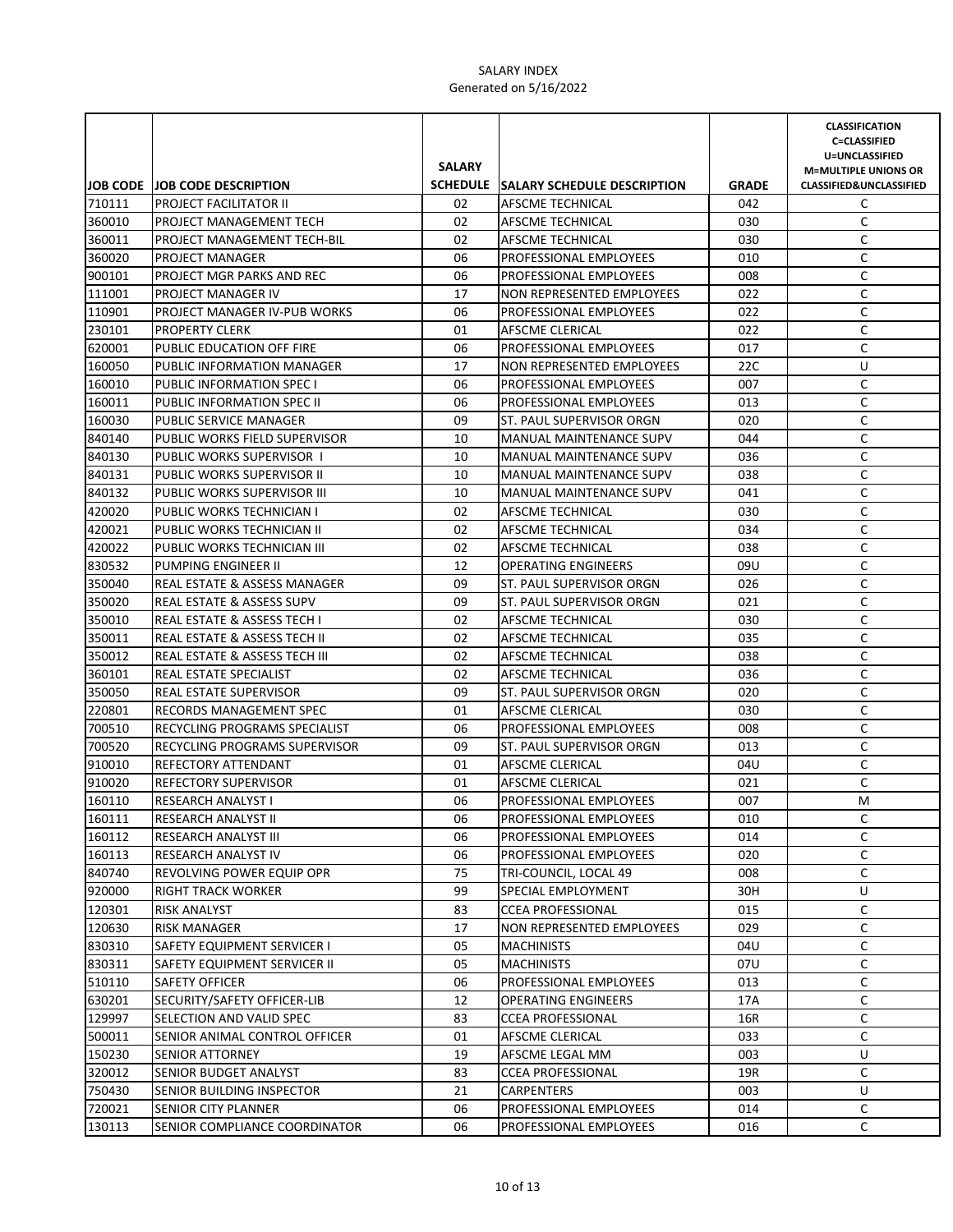|                  |                                               |               |                                                |                     | <b>CLASSIFICATION</b><br><b>C=CLASSIFIED</b>                      |
|------------------|-----------------------------------------------|---------------|------------------------------------------------|---------------------|-------------------------------------------------------------------|
|                  |                                               | <b>SALARY</b> |                                                |                     | U=UNCLASSIFIED                                                    |
|                  | <b>JOB CODE JOB CODE DESCRIPTION</b>          |               | SCHEDULE SALARY SCHEDULE DESCRIPTION           |                     | <b>M=MULTIPLE UNIONS OR</b><br><b>CLASSIFIED&amp;UNCLASSIFIED</b> |
| 750070           | <b>SENIOR ELEC INSPECTOR</b>                  | 20            | <b>ELECTRICIANS</b>                            | <b>GRADE</b><br>005 | U                                                                 |
|                  | SENIOR LANDSCAPE ARCHITECT                    | 09            |                                                | 024                 | C                                                                 |
| 400113<br>750740 | SENIOR MECH INSP-PIPEFITTER                   | 25            | ST. PAUL SUPERVISOR ORGN<br><b>PIPEFITTERS</b> | 003                 | U                                                                 |
| 750820           | SENIOR MECH INSP-SHEET METAL                  | 24            | SHEET METAL WORKERS                            | 001                 | U                                                                 |
| 750821           | SENIOR MECH INSP-SHEET METAL (After 7/1/2020) | 24            | SHEET METAL WORKERS                            | 001                 | U                                                                 |
| 120901           | SENIOR ORG DEV CONSULTANT                     | 17            | <b>NON REPRESENTED EMPLOYEES</b>               | 022                 | C                                                                 |
| 750640           | SENIOR PLUMBING INSPECTOR                     | 23            | <b>PLUMBERS</b>                                | 002                 | U                                                                 |
| 110311           | <b>SENIOR POLICY ANALYST</b>                  | 17            | <b>NON REPRESENTED EMPLOYEES</b>               | 20C                 | U                                                                 |
| 360021           | SENIOR PROJECT MANAGER                        | 06            | PROFESSIONAL EMPLOYEES                         | 016                 | C                                                                 |
| 150220           | <b>SENIOR PROSECUTOR</b>                      | 19            | AFSCME LEGAL MM                                | 004                 | U                                                                 |
| 540030           | SENIOR PUBLIC HLTH NURSE~S~                   | 09            | ST. PAUL SUPERVISOR ORGN                       | 017                 | С                                                                 |
| 510210           | <b>SENIOR SAFETY OFFICER</b>                  | 09            | ST. PAUL SUPERVISOR ORGN                       | 013                 | C                                                                 |
| 220411           | SENIOR WORKER COMP CLMS PROC                  | 81            | <b>CCEA CLERICAL</b>                           | 31C                 | C                                                                 |
| 940011           | <b>SENIOR ZOO KEEPER</b>                      | 10            | MANUAL MAINTENANCE SUPV                        | 035                 | C                                                                 |
| 630020           | SERGEANT                                      | 04            | POLICE FEDERATION                              | 036                 | $\mathsf C$                                                       |
| 811001           | <b>SERVICE WORKER</b>                         | 01            | AFSCME CLERICAL                                | 010                 | $\mathsf C$                                                       |
| 840320           | SEWER CREW LEADER                             | 71            | TRI-COUNCIL, LOCAL 132                         | 022                 | C                                                                 |
| 840340           | SEWER PUMPING STATION OPR                     | 12            | <b>OPERATING ENGINEERS</b>                     | 10U                 | С                                                                 |
| 840310           | <b>SEWER SERVICES WORKER</b>                  | 71            | TRI-COUNCIL, LOCAL 132                         | 013                 | C                                                                 |
| 840350           | <b>SEWER SUPERVISOR I</b>                     | 10            | MANUAL MAINTENANCE SUPV                        | 036                 | C                                                                 |
| 840351           | <b>SEWER SUPERVISOR II</b>                    | 10            | <b>MANUAL MAINTENANCE SUPV</b>                 | 038                 | C                                                                 |
| 840352           | <b>SEWER SUPERVISOR III</b>                   | 10            | MANUAL MAINTENANCE SUPV                        | 041                 | C                                                                 |
| 750810           | SHEET METAL INSPECTOR                         | 24            | SHEET METAL WORKERS                            | 004                 | U                                                                 |
| 750811           | SHEET METAL INSPECTOR (Hired after 7/1/2020)  | 24            | <b>SHEET METAL WORKERS</b>                     | 004                 | U                                                                 |
| 750830           | SHEET METAL WORKER (Hired after 7/1/2020)     | 24            | SHEET METAL WORKERS                            | 002                 | U                                                                 |
| 630501           | <b>SPRWS SAFETY &amp; SECURITY OFFICR</b>     | 12            | <b>OPERATING ENGINEERS</b>                     | 017                 | С                                                                 |
| 230021           | <b>STOREKEEPER</b>                            | 01            | AFSCME CLERICAL                                | 028                 | С                                                                 |
| 230030           | <b>STOREROOM SUPERVISOR</b>                   | 01            | AFSCME CLERICAL                                | 032                 | С                                                                 |
| 230020           | <b>STORES ASSISTANT</b>                       | 01            | AFSCME CLERICAL                                | 022                 | C                                                                 |
| 840120           | STREET MAINTENANCE CREW LDR                   | 71            | TRI-COUNCIL, LOCAL 132                         | 021                 | M                                                                 |
| 840110           | STREET SERVICES WORKER                        | 71            | TRI-COUNCIL, LOCAL 132                         | 012                 | M                                                                 |
| 840111           | STREET SERVICES WORKER-NonUnionHallTemp       | 71            | TRI-COUNCIL, LOCAL 132                         | 012                 | C                                                                 |
| 410201           | STRUCTURAL ENGINEER                           | 06            | PROFESSIONAL EMPLOYEES                         | 020                 | C                                                                 |
| 150240           | <b>SUPERVISING ATTORNEY</b>                   | 09            | ST. PAUL SUPERVISOR ORGN                       | 034                 | U                                                                 |
| 730030           | SUPERVISOR OF REHABILITATION                  | 09            | ST. PAUL SUPERVISOR ORGN                       | 019                 | С                                                                 |
| 810430           | SUPERVISOR OF TRAFFIC MAINT                   | 09            | ST. PAUL SUPERVISOR ORGN                       | 017                 | C                                                                 |
| 840810           | <b>SUPPLY SYSTEMS SUPV I</b>                  | 10            | <b>MANUAL MAINTENANCE SUPV</b>                 | 036                 | C                                                                 |
| 840811           | SUPPLY SYSTEMS SUPV II                        | 10            | <b>MANUAL MAINTENANCE SUPV</b>                 | 038                 | С                                                                 |
| 430010           | <b>SURVEY CREW LEADER</b>                     | 02            | AFSCME TECHNICAL                               | 036                 | С                                                                 |
| 220000           | <b>TECHNICAL TRAINEE</b>                      | 01            | AFSCME CLERICAL                                | 008                 | C                                                                 |
| 140701           | TECHNOLOGY MANAGER                            | 09            | ST. PAUL SUPERVISOR ORGN                       | 026                 | C                                                                 |
| 830801           | TOOLMAKER-SPRWS                               | 05            | <b>MACHINISTS</b>                              | 15U                 | С                                                                 |
| 750201           | TRADES LABORER                                | 71            | TRI-COUNCIL, LOCAL 132                         | 026                 | С                                                                 |
| 750010           | TRAFFIC LIGHTING MAINT WKR                    | 20            | <b>ELECTRICIANS</b>                            | 008                 | U                                                                 |
| 810420           | TRAFFIC MAINTENANCE SUPERVISOR I              | 10            | <b>MANUAL MAINTENANCE SUPV</b>                 | 036                 | С                                                                 |
| 810421           | TRAFFIC MAINTENANCE SUPERVISOR II             | 10            | MANUAL MAINTENANCE SUPV                        | 040                 | С                                                                 |
| 810410           | TRAFFIC MAINTENANCE WORKER                    | 05            | <b>MACHINISTS</b>                              | 17U                 | С                                                                 |
| 320220           | TREASURY MANAGER                              | 09            | ST. PAUL SUPERVISOR ORGN                       | 030                 | С                                                                 |
| 800210           | URBAN FORESTER                                | 06            | PROFESSIONAL EMPLOYEES                         | 010                 | C                                                                 |
| 800220           | URBAN FORESTER SUPERVISOR                     | 09            | ST. PAUL SUPERVISOR ORGN                       | 016                 | C                                                                 |
| 800211           | URBAN FORESTER TECHNICIAN                     | 02            | AFSCME TECHNICAL                               | 026                 | C                                                                 |
| 810101           | UTILITY AIDE                                  | 71            | TRI-COUNCIL, LOCAL 132                         | 003                 | C                                                                 |
|                  |                                               |               |                                                |                     |                                                                   |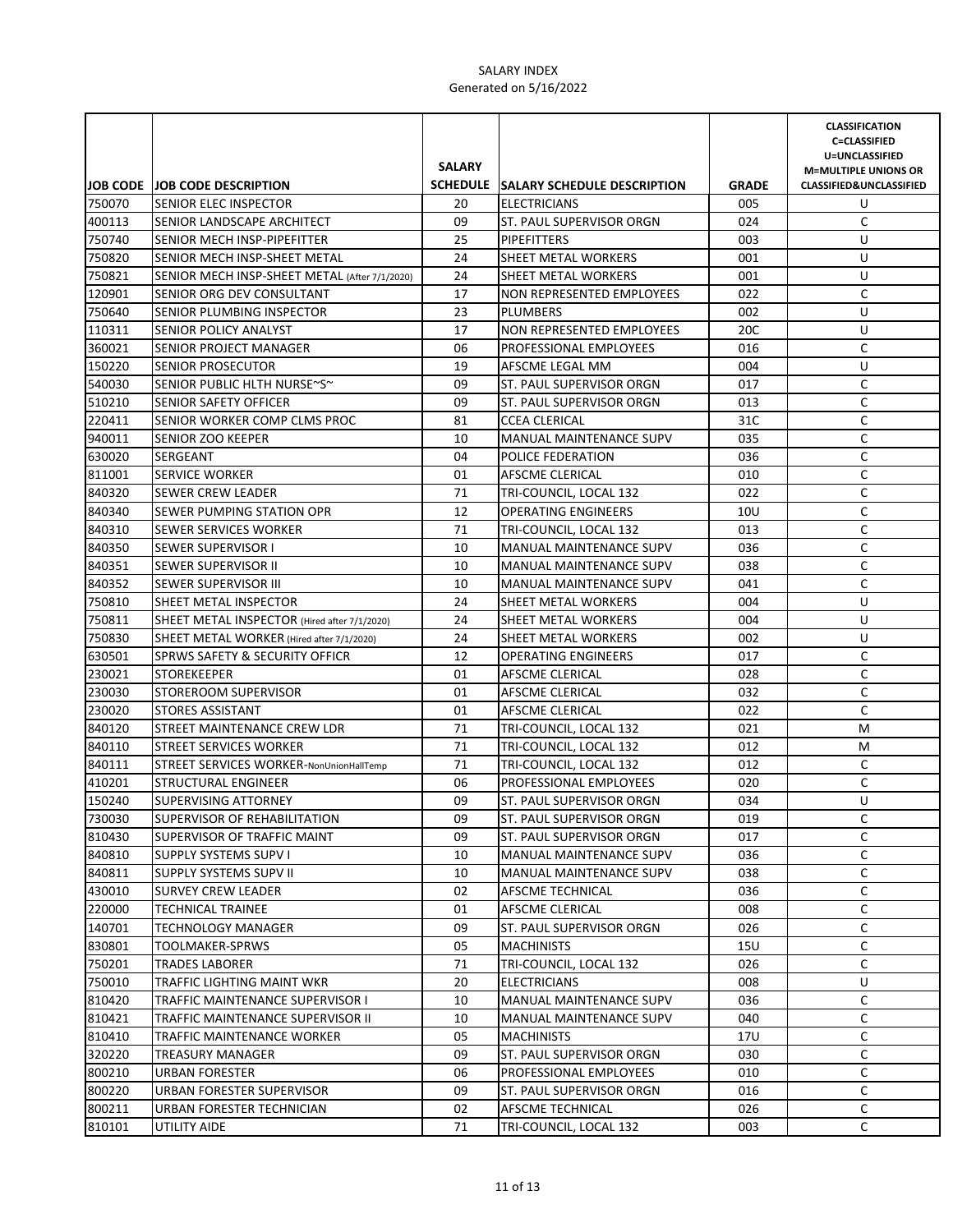|        |                                         | <b>SALARY</b> |                                      |              | <b>CLASSIFICATION</b><br><b>C=CLASSIFIED</b><br>U=UNCLASSIFIED<br><b>M=MULTIPLE UNIONS OR</b> |
|--------|-----------------------------------------|---------------|--------------------------------------|--------------|-----------------------------------------------------------------------------------------------|
|        | <b>JOB CODE JOB CODE DESCRIPTION</b>    |               | SCHEDULE SALARY SCHEDULE DESCRIPTION | <b>GRADE</b> | <b>CLASSIFIED&amp;UNCLASSIFIED</b>                                                            |
| 830060 | <b>VEHICLE &amp; EQUIP SERV SUPV</b>    | 09            | ST. PAUL SUPERVISOR ORGN             | 020          | C                                                                                             |
| 830110 | VEH MTC WKR-HVY B4 7/1/91               | 05            | <b>MACHINISTS</b>                    | 04U          | C                                                                                             |
| 830010 | <b>VEHICLE MECHANIC</b>                 | 05            | <b>MACHINISTS</b>                    | 07U          | C                                                                                             |
| 830020 | <b>VEHICLE MECHANIC LEAD WORKER</b>     | 05            | <b>MACHINISTS</b>                    | 12U          | C                                                                                             |
| 830030 | <b>VEHICLE MECHANIC SUPV I</b>          | 10            | MANUAL MAINTENANCE SUPV              | 038          | C                                                                                             |
| 830031 | <b>VEHICLE MECHANIC SUPV II</b>         | 10            | <b>MANUAL MAINTENANCE SUPV</b>       | 040          | C                                                                                             |
| 830120 | <b>VEH TECH-HEAVY TRUCK &amp; EQUIP</b> | 05            | <b>MACHINISTS</b>                    | 14U          | C                                                                                             |
| 830000 | VEHICLE TECHNICIAN TRAINEE              | 05            | <b>MACHINISTS</b>                    | 09U          | C                                                                                             |
| 940030 | <b>VETERINARY TECHNICIAN</b>            | 02            | AFSCME TECHNICAL                     | 034          | C                                                                                             |
| 150310 | VICTIM WITNESS ASSISTANT                | 06            | <b>PROFESSIONAL EMPLOYEES</b>        | 003          | U                                                                                             |
| 150311 | <b>VICTIM WITNESS COORDINATOR</b>       | 06            | <b>PROFESSIONAL EMPLOYEES</b>        | 010          | U                                                                                             |
| 850110 | VIDEO PRODUCTION ASST                   | 02            | AFSCME TECHNICAL                     | 015          | C                                                                                             |
| 850112 | <b>VIDEO PRODUCTION SPEC</b>            | 06            | PROFESSIONAL EMPLOYEES               | 008          | C                                                                                             |
| 850130 | <b>VIDEO PRODUCTION SUPERVISOR</b>      | 09            | ST. PAUL SUPERVISOR ORGN             | 016          | C                                                                                             |
| 850111 | <b>VIDEO PRODUCTION TECH</b>            | 02            | AFSCME TECHNICAL                     | 028          | C                                                                                             |
| 110101 | <b>VOLUNTEER COORDINATOR</b>            | 06            | PROFESSIONAL EMPLOYEES               | 005          | C                                                                                             |
| 930071 | <b>WATER AEROBICS INSTRUCTOR</b>        | 02            | AFSCME TECHNICAL                     | 054          | C                                                                                             |
| 140220 | WATER CONTROL SYS INFO SUPV             | 09            | ST. PAUL SUPERVISOR ORGN             | 017          | C                                                                                             |
| 140210 | WATER CONTROL SYS INFO TECH             | 02            | <b>AFSCME TECHNICAL</b>              | 040          | C                                                                                             |
| 140200 | WATER CONTROL SYS INFO TRAINEE          | 02            | AFSCME TECHNICAL                     | 034          | C                                                                                             |
| 220520 | WATER CUST SVC & BILLING SUPV           | 09            | ST. PAUL SUPERVISOR ORGN             | 014          | C                                                                                             |
| 840050 | WATER DISTRIBUTION FIELD SUPV           | 10            | <b>MANUAL MAINTENANCE SUPV</b>       | 044          | C                                                                                             |
| 840040 | <b>WATER DISTRIBUTION SUPV I</b>        | 10            | <b>MANUAL MAINTENANCE SUPV</b>       | 036          | C                                                                                             |
| 840041 | <b>WATER DISTRIBUTION SUPV II</b>       | 10            | <b>MANUAL MAINTENANCE SUPV</b>       | 038          | C                                                                                             |
| 840042 | WATER DISTRIBUTION SUPV III             | 10            | <b>MANUAL MAINTENANCE SUPV</b>       | 040          | C                                                                                             |
| 530010 | <b>WATER LABORATORY AIDE</b>            | 02            | AFSCME TECHNICAL                     | 022          | C                                                                                             |
| 530020 | <b>WATER LABORATORY TECH I</b>          | 02            | AFSCME TECHNICAL                     | 025          | C                                                                                             |
| 530021 | <b>WATER LABORATORY TECH II</b>         | 02            | AFSCME TECHNICAL                     | 031          | $\mathsf C$                                                                                   |
| 830410 | WATER METER TECHNICIAN                  | 02            | AFSCME TECHNICAL                     | 030          | $\mathsf C$                                                                                   |
| 830510 | WATER PLANT WORKER                      | 12            | <b>OPERATING ENGINEERS</b>           | 04U          | C                                                                                             |
| 830540 | <b>WATER PRODUCTION SUPV I</b>          | 10            | MANUAL MAINTENANCE SUPV              | 036          | $\mathsf C$                                                                                   |
| 830541 | WATER PRODUCTION SUPV II                | 10            | <b>MANUAL MAINTENANCE SUPV</b>       | 040          | C                                                                                             |
| 530030 | <b>WATER QUALITY SPEC I</b>             | 06            | PROFESSIONAL EMPLOYEES               | 009          | C                                                                                             |
| 530031 | <b>WATER QUALITY SPEC II</b>            | 06            | PROFESSIONAL EMPLOYEES               | 013          | C                                                                                             |
| 530032 | WATER QUALITY SPEC III                  | 06            | PROFESSIONAL EMPLOYEES               | 018          | C                                                                                             |
| 530040 | <b>WATER QUALITY SUPV</b>               | 09            | ST. PAUL SUPERVISOR ORGN             | 025          | C                                                                                             |
| 530301 | WATER RESOURCE COORDINATOR              | 06            | <b>PROFESSIONAL EMPLOYEES</b>        | 019          | С                                                                                             |
| 930021 | <b>WATER SAFETY INSTRUCTOR</b>          | 02            | AFSCME TECHNICAL                     | 054          | С                                                                                             |
| 840030 | WATER SERVICE WKR-CONTROL DESK          | 71            | TRI-COUNCIL, LOCAL 132               | 021          | C                                                                                             |
| 840812 | WATER SUPPLY FIELD SUPERVISOR           | 10            | MANUAL MAINTENANCE SUPV              | 044          | C                                                                                             |
| 840010 | WATER SYSTEM WORKER I                   | 71            | TRI-COUNCIL, LOCAL 132               | 013          | C                                                                                             |
| 840011 | WATER SYSTEM WORKER II                  | 71            | TRI-COUNCIL, LOCAL 132               | 018          | C                                                                                             |
| 830530 | WATER TREATMENT PLANT OPER II           | 12            | <b>OPERATING ENGINEERS</b>           | 09U          | С                                                                                             |
| 420110 | <b>WATER UTILITY TECHNICIAN I</b>       | 02            | AFSCME TECHNICAL                     | 030          | С                                                                                             |
| 420111 | WATER UTILITY TECHNICIAN II             | 02            | AFSCME TECHNICAL                     | 034          | С                                                                                             |
| 420112 | WATER UTILITY TECHNICIAN III            | 02            | AFSCME TECHNICAL                     | 038          | C                                                                                             |
| 840020 | WATER UTILITY WORKER I                  | 71            | TRI-COUNCIL, LOCAL 132               | 012          | М                                                                                             |
| 840021 | WATER UTILITY WORKER I-NonUnionHallTemp | 71            | TRI-COUNCIL, LOCAL 132               | 012          | C                                                                                             |
| 840021 | WATER UTILITY WORKER II                 | 71            | TRI-COUNCIL, LOCAL 132               | 015          | C                                                                                             |
| 840501 | WELDER                                  | 05            | <b>MACHINISTS</b>                    | 07U          | C                                                                                             |
| 540110 | WIC NUTRITION EDUCATOR~S~               | 02            | AFSCME TECHNICAL                     | 026          | C                                                                                             |
| 540111 | WIC NUTRITION EDUC-HMONG~S~             | 02            | AFSCME TECHNICAL                     | 026          | С                                                                                             |